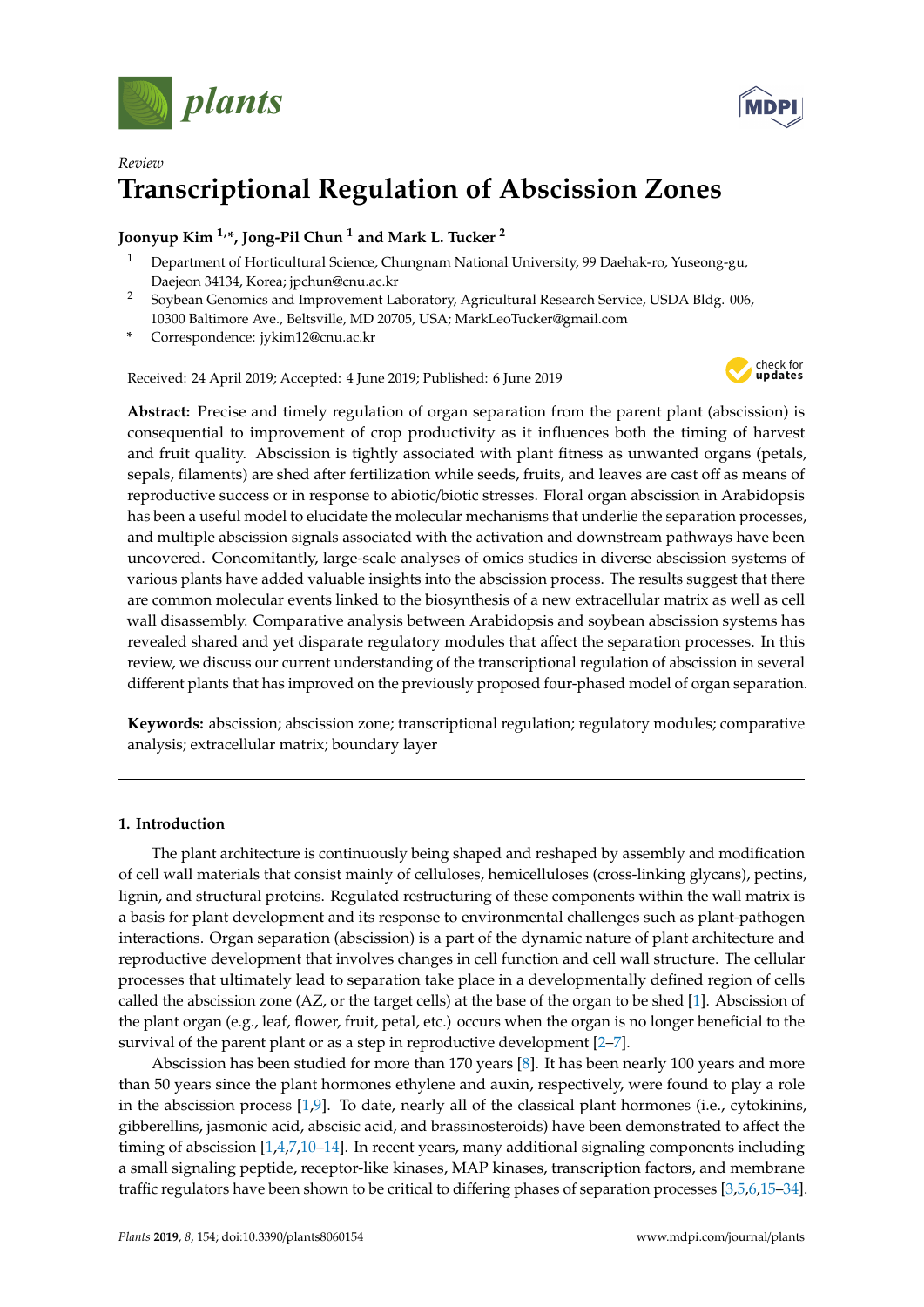The working model for abscission consists of largely four basic phases [\[2](#page-9-1)[,4,](#page-9-5)[5,](#page-9-9)[7,](#page-9-2)[10,](#page-9-6)[12](#page-9-12)[,23](#page-10-1)[,30](#page-10-2)[,35](#page-10-3)-37]: first, differentiation of abscission zone (AZ); second, acquisition of the competence of the AZ to respond to abscission signals (e.g., decline in auxin); third, cell wall modification and cell separation; and fourth, trans-differentiation of the AZ and formation of a protective layer (Figure [1\)](#page-1-0). respond to absorption the indication signals (e.g., decline in an auxinometric in a cell separation; and for

<span id="page-1-0"></span>

**Figure 1.** A schematic model of abscission in plants. The working model for abscission consists of four basic phases. First, differentiation of abscission zone (AZ); second, acquisition of the competence of the AZ to respond to abscission signals (e.g., decline in auxin); third, cell wall modifications and cell separation; and fourth, trans-differentiation of the  $AZ$  and formation of a protective layer. Based on recent transcriptome analyses (Kim et al., 2015, Kim et al., 2016), roles of transcription factors (TFs) that define the boundary layer cells in the AZs (Organ boundary TFs, Phase 2) and genes linked to the synthesis of flexible extracellular matrix (outcome of Phase 3) are implemented on the previously proposed four phases of separation processes (modified from Patterson, 2001 and Kim, 2014). In Phase 1, both tomato (Xu et al., 2016) and Arabidopsis (McKim et al., 2008) BOP TFs, and a tomato MADS-box TF of JOINTLESS (Mao et al., 2000) are known to be critical in establishment of AZ. MADS-box TFs (e.g., AGL15, AGL18, AGL24) affect timing of abscission in Arabidopsis (Phase 2). In addition, a membrane traffic regulator (NEVERSHED, NEV) and a small signaling peptide (INFLORESCENCE DEFICIENT IN ABSCISSION, IDA) are associated with cell wall disassembly and modifications in Phase 3 and with cell wall disassembly and modifications in  $P$  and  $P$  of  $\mathcal{A}$  of  $\mathcal{A}$  of  $\mathcal{A}$  of  $\mathcal{A}$  of  $\mathcal{A}$  of  $\mathcal{A}$  of  $\mathcal{A}$  of  $\mathcal{A}$  of  $\mathcal{A}$  of  $\mathcal{A}$  of  $\mathcal{A}$  of  $\mathcal{A}$  of  $\mathcal{A}$  of  $\$ Phase 4 of Arabidopsis, but their specific roles in other species have not been determined.<br> **Figure 1.** A schematic model of abscission in plants. The working model for abscission consists of largely

Over the past few decades, advances in genetics and molecular and biochemical approaches Over the past few decades, advances in genetics and molecular and biochemical approaches have greatly enhanced our understanding of abscission. The advent of Arabidopsis as a model has led to significant progress in understanding of the regulatory mechanisms evoked in the plant has led to significant progress in understanding of the regulatory mechanisms evoked in the abscission of floral organs (petals, sepals and stamens) [7,12,23]. Recent technological breakthroughs abscission of floral organs (petals, sepals and stamens) [\[7](#page-9-2)[,12](#page-9-12)[,23\]](#page-10-1). Recent technological breakthroughs in in large-scale studies of transcriptomes, proteomes, and metabolomes have accelerated the large-scale studies of transcriptomes, proteomes, and metabolomes have accelerated the identification of molecular pathways utilized in various abscission systems (e.g., leaf, flower, fruit) of different plant species [\[6](#page-9-10)[,38–](#page-10-5)[45\]](#page-11-0). These studies revealed that there exist common signals, including ethylene and auxin, that evoke both conserved regulatory pathways and divergent co-regulators, which modulate organ separation (e.g., leaf, flower, fruit) across plant species (e.g., Arabidopsis, tomato (*Solanum lycopersicum*), Arabidopsis, tomato (*Solanum lycopersicum*), soybean (*Glycine max*)). Herein, we discuss our current soybean (*Glycine max*)). Herein, we discuss our current understanding of transcriptional regulation in understanding of the transcription in a diverse set of the diverse set of the diverse set of plants, and how recent abscission in a diverse set of plants, and how recent insights into these regulatory mechanisms have improved on the previously proposed four-phased model of organ separation (Figure [1\)](#page-1-0) [\[2](#page-9-1)[,7](#page-9-2)[,12\]](#page-9-12).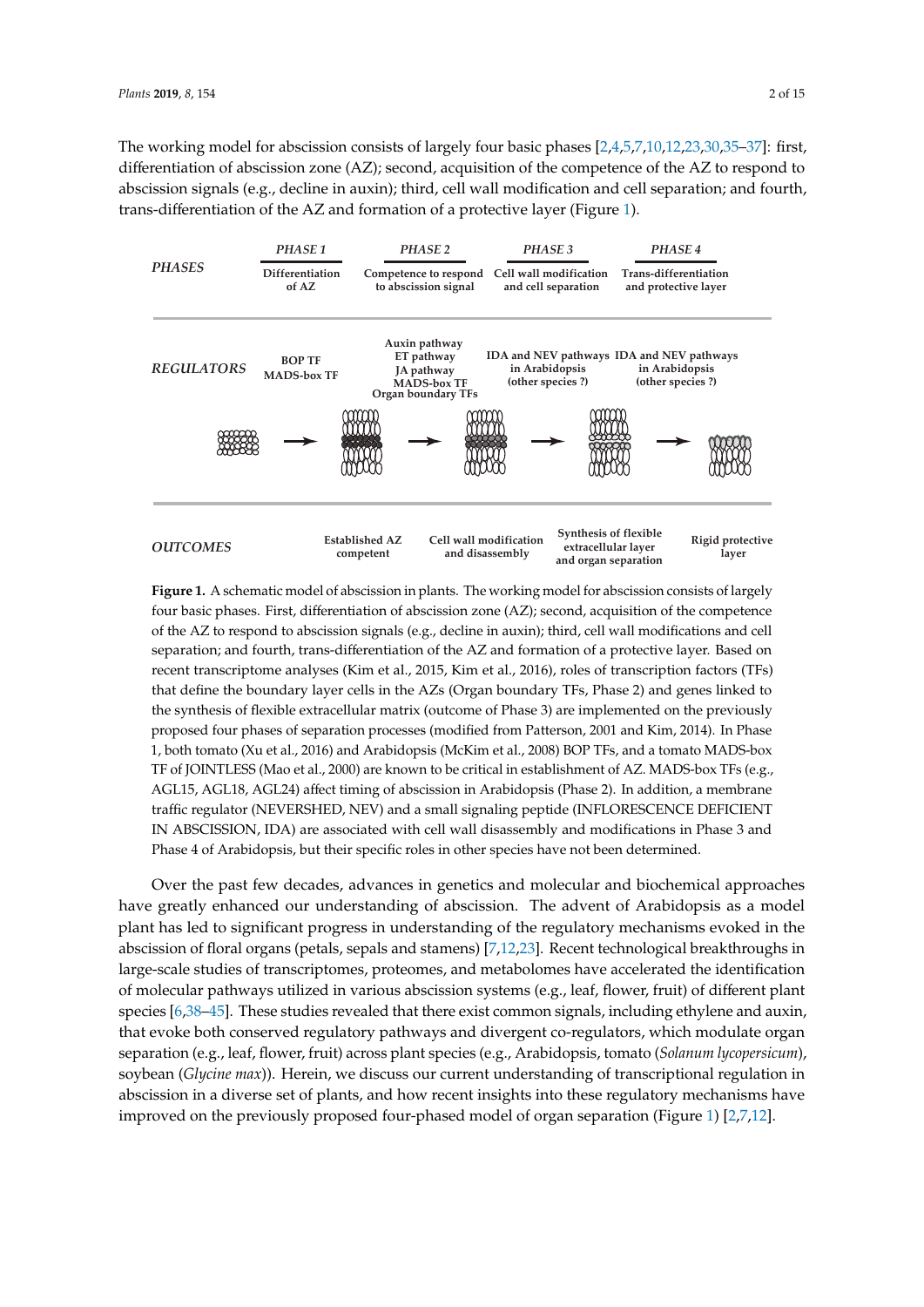#### **2. Cellular Changes in Various Abscission Systems**

Anatomical and cytological features in the AZ of many plant species are well documented [\[1\]](#page-9-0). In order for a plant to cast off an organ (e.g., leaves, floral parts, whole flowers, or fruit) in response to developmental changes or environmental challenges (i.e., heat, drought, frost), at least two major biochemical properties within the AZ are required to be altered. The first and most obvious change is the breakdown of the wall matrix that provides structure to the cells and tissues within the AZ. The middle lamella, the biological glue that connects cells to each other, is primarily composed of pectins [\[46\]](#page-11-1). Breakdown of the middle lamella is associated with expression of a variety of pecitnases, both polygalacturonases (PGs) and pectate lyases (PLs), and also pectin methylesterases (PMEs) that are proposed to open up a pectin matrix by reducing esterification and cross-linking of pectin polymers for access by other degradative enzymes, i.e., PGs and PLs [\[11,](#page-9-13)[47](#page-11-2)[–52\]](#page-11-3). In addition to breakdown of the middle lamella, the primary cell wall surrounding each cell must also be modified to loosen the rigid cell wall structure to allow cells to expand, which creates the forces required to push apart proximal and distal tissues between the parent plant and the organ being shed [\[1](#page-9-0)[,10](#page-9-6)[,11\]](#page-9-13). The primary cell wall consists of celluloses, hemicelluloses (cross-linking glycans), pectins, and structural proteins [\[46\]](#page-11-1). Chemical properties of the AZs are modified by cell wall modifying proteins including pecitnases (PGs, PLs), cellulases (beta-1,4-endogulcases, CELs), expansins (EXPs), and xyloglucan endotransglucosylase/hyrolases (XTHs) [\[10\]](#page-9-6). In addition to changes in pectin metabolism facilitated by PGs, PLs, and pectin methylesterases (PMEs) [\[11,](#page-9-13)[47](#page-11-2)[–52\]](#page-11-3) which are also essential to middle lamella degradation, it has been demonstrated that the hydrolysis of celluloses (or cellulosic microfibrils) is also needed for a successful separation process [\[11](#page-9-13)[,53\]](#page-11-4). The hydrolysis of celluloses appears to be required for cell expansion coordinated by other enzymes like EXPs and XTHs [\[11,](#page-9-13)[54\]](#page-11-5). The loosening of the cell wall is accompanied by an increase in cell turgor resulting from hydrolysis of starch in the AZ cells [\[55\]](#page-11-6). Although the middle lamella and primary cell walls of higher plants are all composed of related chemical polymers, the actual composition and structure can vary considerably from one plant or AZ to another [\[56\]](#page-11-7). Thus, it might be predicted that the expression of genes associated with modification and degradation of the wall matrix would be different in the various AZs.

Secondly, but equally important to a successful organ separation process, is the formation of a protective layer to limit water loss and cast a physical barrier against opportunistic pathogen attacks [\[1\]](#page-9-0). Synthesis of the protective layer commences as cell separation unfolds in the AZ and continues after organ separation is complete. In support of anatomical observations for the formation of the protective layer in the AZ [\[1\]](#page-9-0), it has been shown that within the AZ there is an increase in the activity of stress-related peroxidases which have been suggested to play a role in the lignification of the AZ, IAA oxidation, and gene expression associated with stress responses [\[11](#page-9-13)[,57](#page-11-8)[,58\]](#page-11-9). The formation of the protective layer in the AZ of herbaceous and woody plants is more pronounced on the proximal side of the AZ than the distal side [\[11,](#page-9-13)[57,](#page-11-8)[58\]](#page-11-9). Nonetheless, it was observed that early lignification of the Arabidopsis floral organ AZ was most prominent on the distal side of the AZ, which, rather than protecting cells from pathogen attack, may be playing a role in restricting cell expansion in the distal cells to create the differential forces required to push away the distal organ for separation [\[59\]](#page-11-10).

From a strictly applied perspective of improving agricultural economics by improved control of abscission, the best condition to study cellular changes in abscission might be under field conditions. However, controlled environments made possible in a greenhouse and a growth chamber to control environmental parameters, e.g., temperature, light, and water are of great benefit to produce reproducible experimental results. In addition, explant systems are often used wherein a portion of the plant that includes the AZ, e.g., inflorescence, is excised from the parent plant and then exogenously treated with hormones and/or chemicals that alter specific biochemical processes in the AZ. These in vitro explant systems are commonly used for work with tomato, soybean, bean, and coleus [\[1,](#page-9-0)[11,](#page-9-13)[57\]](#page-11-8). One of the most common requirements for the initiation of abscission is a decline of auxin in the AZ. In these explant systems this can be done by removing the distal organ, which is a large source of auxin that moves basipetally towards the AZ and inhibits abscission. For example, it is common practice to remove the flower from the tomato pedicel leaving approximately 2 mm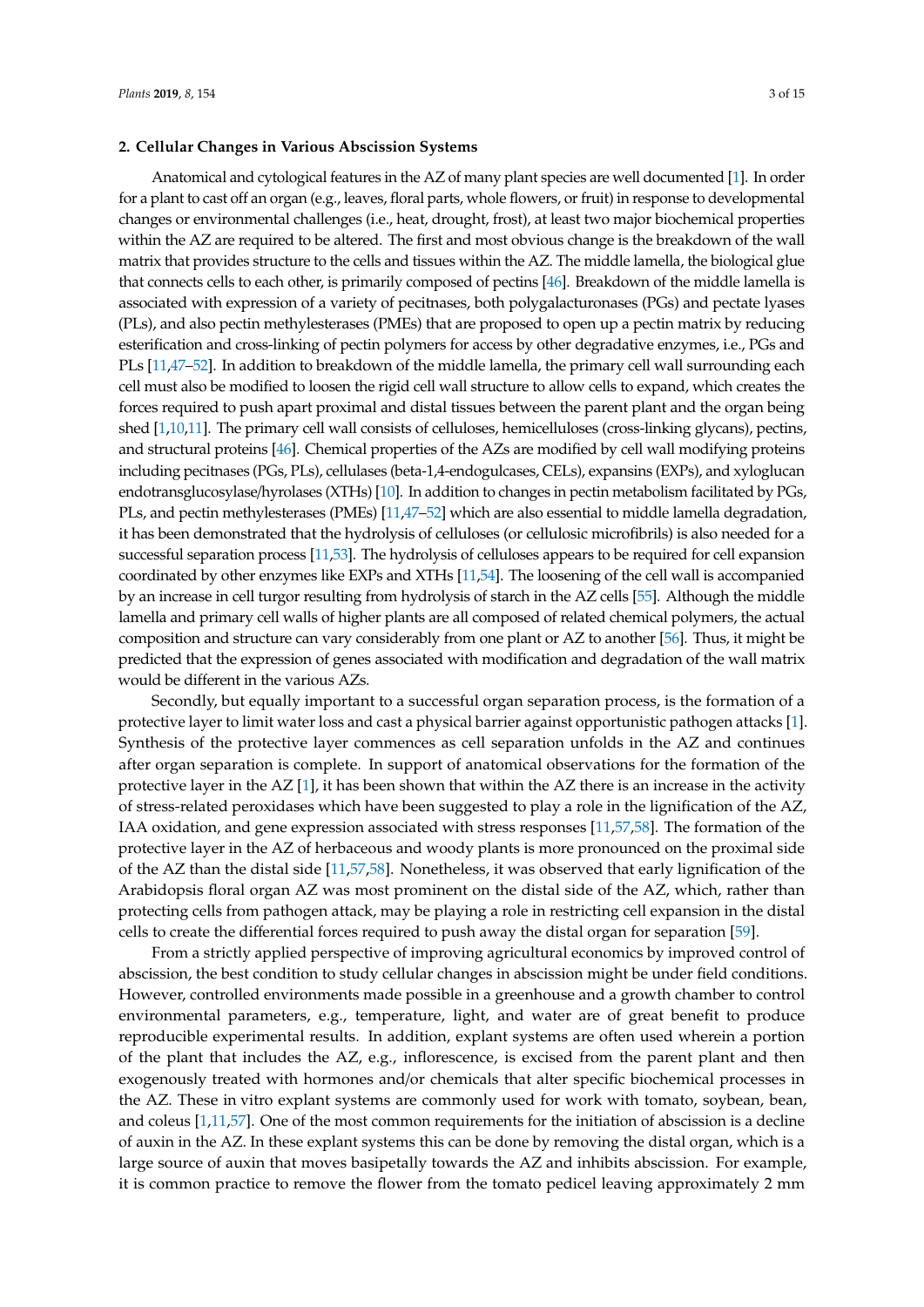of pedicel distal to the AZ, or removal of the leaf blade distal to the leaf petiole, which contains the AZ [\[12,](#page-9-12)[57\]](#page-11-8). Therefore, as abscission is a developmentally programmed process that is readily influenced by environmental changes, studies with intact plant systems (Arabidopsis floral organs) in controlled environments and the explant systems (tomato flower pedicel explants) are used to uncover the molecular mechanisms associated with abscission because they provide the platform that generates reproducible and statistically sound data.

# **3. Comparative Analysis of Transcriptomes in Diverse Abscission Systems**

#### *3.1. Variability in Cell Wall Disassembly*

Abscission behaviors differ in many plant species [\[1\]](#page-9-0) and, as expected, the changes in gene expression associated with the separation processes are complex and varied in different abscission systems [\[43\]](#page-11-11). There may be several reasons for this diversity. Although it has been demonstrated that auxin plays an inhibitory role in many abscission systems, the requirement of ethylene in different abscission systems appears not to be the same. In soybean leaf and tomato flower abscission, it has been shown that ethylene is essential [\[6](#page-9-10)[,60,](#page-11-12)[61\]](#page-11-13), while in Arabidopsis floral organ abscission ethylene controls the timing of organ separation [\[28](#page-10-6)[,62\]](#page-11-14). Further, the abscission data obtained from different abscission systems can vary owing to dissimilar collection methods for the AZs. For instance, in soybean explant system, the AZ samples can be collected after removal of auxin source (e.g., leaf blade, see above) followed by treatment of explants with exogenous ethylene (25 µL/L) that both synchronizes and expedites the abscission process, while the AZ samples of tomato flower and Arabidopsis floral organs can be collected from inflorescences that may resemble a more natural abscission process [\[43\]](#page-11-11). Nonetheless, a recent comparative study between the AZs of soybean leaves, tomato flowers, and Arabidopsis floral organs revealed all three had overlapping and non-overlapping patterns in the regulation of gene expression. On the whole, there was a marked increase in expression of genes linked to cell wall disassembly, but the magnitude of expression for different wall modifying genes in each abscission system was varied, which is likely attributable to differences in the experimental design and the inherent nature of the system. Among many cell wall disassembly genes expressed in soybean and tomato explant systems, a surprisingly small number of *cellulase* genes (e.g., *GmCel01*, *SlCel1*) and a few *PGs* that constituted approximately 75% of all the AZ-specific *cellulase* and *polygalacturonase* genes were expressed within these two families [\[43\]](#page-11-11). These few cell-wall modifying genes within the two gene families would appear to play a major role in abscission. Nevertheless, within the cellulase and PG families there may be considerable functional redundancy, which suggests that cellular and temporal specific regulation of the promoters for each of the genes is the driving force for the evolution of a large gene family with gene products of similar function [\[63](#page-11-15)[,64\]](#page-12-0). It is noteworthy that in contrast to the tomato and Arabidopsis abscission systems, where *XTH* gene expression is markedly up-regulated in an AZ-specific manner, in soybean *XTH* gene expression was not AZ-specific [\[46,](#page-11-1)[65\]](#page-12-1). XTH is important for remodeling of the cellulose-xyloglucan network that renders the cell wall extensible [\[46,](#page-11-1)[65\]](#page-12-1). Because the expression pattern of *XTHs* was not AZ-specific in soybean abscission, this suggests that *XTHs* may have a function in cell wall modification associated with senescence, which in the soybean explant system occurs in the non-AZ tissue (petiole) [\[46](#page-11-1)[,65\]](#page-12-1). Curiously, when the expression of genes associated with cell wall disassembly was compared between the AZs of Arabidopsis wild-type plant and the non-abscising mutant, *haesa*/*haesa*-*like* 2 [\[43,](#page-11-11)[66\]](#page-12-2), the magnitude for the gene expression linked to cell wall disassembly (e.g., *cellulases* and *PGs*) was not as great as that seen in the tomato and soybean explant systems. In summary, although the gene expression associated with cell wall disassembly correlated with the progression of cell separation in diverse abscission systems, their temporal regulation, magnitude of expression, and AZ-specificity during abscission varied. Taken together, comparative analysis reaffirms the complex nature of regulation in cell wall disassembly necessary for diverse abscission systems.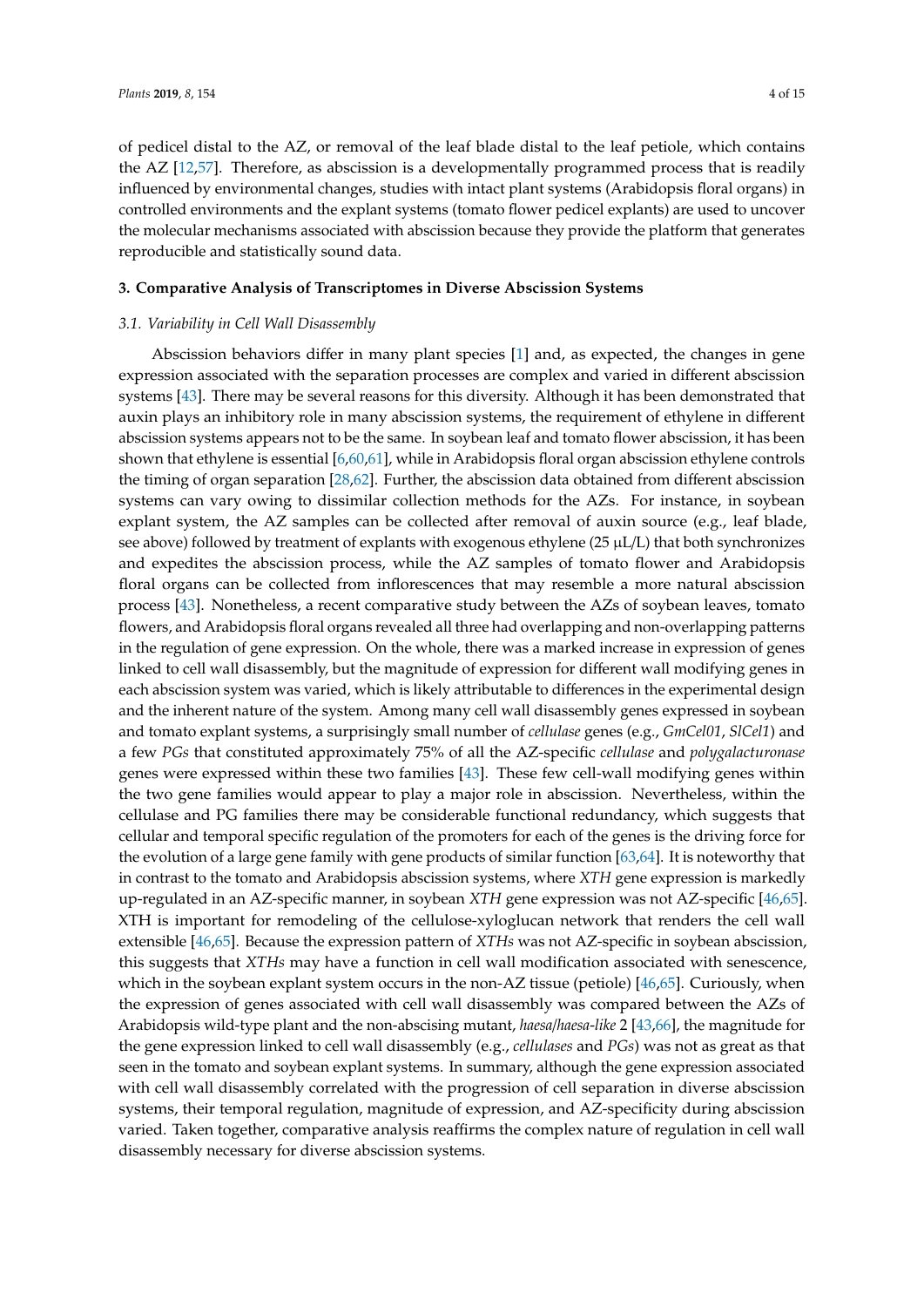#### *3.2. Reconstruction of a Flexible Extracellular Matrix during Separation*

The structural proteins of a typical primary cell wall consist of extensins, arabinoglactan proteins, proline-rich proteins, glycine-rich proteins, and hydroxyproline-rich glycoproteins [\[46\]](#page-11-1). Abundance and composition of these structural proteins in the cell wall differ depending on cell type and plant species. The composition of structural proteins that comprises the protective layer in the AZs presumably varies in different abscission systems. The exact composition of the protective layer that creates a barrier to pathogen attacks and reduces water loss is undetermined. Expression for genes related to cellulose synthesis, and structural proteins extensins, arabinoglactan proteins, proline-rich proteins, glycine-rich proteins, and hydroxyproline-rich glycoproteins was either decreased in the soybean system or largely unaltered in the tomato and Arabidopsis systems. Based on the expression data, cellulose synthesis and synthesis of these primary cell wall proteins are not likely typified in the formation of a protective layer in the abscission systems [\[43\]](#page-11-11).

It has been shown that the deposition of callose, a 1–3 linked beta glucan polymer, is one of the plant defense responses [\[67](#page-12-3)[,68\]](#page-12-4). Callose is commonly a major constituent of cell wall reinforcement at sites where the tissue has been damaged. Callose was observed to have an anti-microbial influence at the infection site of the host cell wall [\[69\]](#page-12-5). As gene expression profiles for callose synthesis were largely unaltered in the AZs of soybean leaves, tomato flowers, and Arabidopsis floral organs, callose did not appear to be a major component in the new extracellular matrix that could protect the separation layer cells [\[43\]](#page-11-11).

The role of gene expression for Pathogenesis-Related (PR) proteins during abscission has been suggested to protect vulnerable abscising cells against opportunistic pathogens [\[6,](#page-9-10)[10,](#page-9-6)[70](#page-12-6)[–72\]](#page-12-7). However, transcriptome profiling from the AZs of soybean leaves, tomato flowers, and Arabidopsis floral organs revealed additional aspects as to their function [\[43\]](#page-11-11). Comparative analysis of transcriptomes in the AZs of these three systems indicate that, in addition to what is proposed for these genes in an enzymatic role for the defense in the AZ [\[73\]](#page-12-8), these *PR* genes may be part of the proteinaceous wall components in the protective layer of AZs [\[12,](#page-9-12)[43\]](#page-11-11). As expected, overall patterns of gene expression increased as abscission progressed. In particular, expression of genes that encode thaumatin, chitinase, and beta-1,3-glucanse in the soybean leaf explant system increased in an AZ-specific manner during and after organ separation. In tomato flower pedicel abscission, gene expression for chitinase and kuntiz trypsin inhibitor proteins increased notably prior to the actual cell separation process and, similarly, in Arabidopsis floral organ separation, gene expression for thaumatin, chitinase, and kunitz trypsin inhibitor proteins was AZ-specific and also preceded organ separation. Of interest is that gene expression of *PAR1* (*photoassimilate-responsive-1*) genes with unknown enzymatic function [\[74\]](#page-12-9) was strongly up-regulated in an AZ-specific manner in all three abscission systems. The common molecular features of structural proteins and the above PR proteins are predicted to be secreted as they contain N-terminal signal peptide sequences, and some are small proteins (15 to 25 kDa) that might be part of an extensible extracellular boundary layer on the surface of separating cells.

There is mounting evidence that gene expression of proteins associated with the synthesis of a cuticle-like substance, e.g., lipid transfer proteins (LTPs), and genes that affect the phenylpropanoid pathway are tightly associated with organ adhesion and abscission [\[75–](#page-12-10)[77\]](#page-12-11). These studies demonstrate that the activity of these genes is crucial in formation and secretion of cuticle-like components deposited into the extracellular matrix of abscising cells. Coordinated regulation of cell separation and synthesis of a cuticular-like matrix are crucial for plant development and in interactions with environmental stresses [\[76,](#page-12-12)[77\]](#page-12-11). Gene expression linked to synthesis of a waxy cuticle preceded the increase of several separation marker genes, *CELs* or *PGs,* in all three abscission systems. It was of particular interest that expression of soybean *GDSL*-like *lipase* genes that are known to be important for cuticle synthesis [\[78\]](#page-12-13) and also *CER4* (Jojoba acyl CoA reductase) [\[79\]](#page-12-14) and *LTPs* were greatly increased in an AZ-specific manner. Similar changes were seen in tomato and Arabidopsis where there was an AZ-specific up-regulation of gene expression for the tomato homologs of *CER4* (Jojoba acyl CoA reductase) and *LTPs*, and Arabidopsis homologs for *GDSL*-like *lipase*, and *bifunctional inhibitor*/*lipid*-*transfer protein* [\[43\]](#page-11-11). Thus, the data collectively suggest that the physical protection against pathogens and water loss [\[80\]](#page-12-15)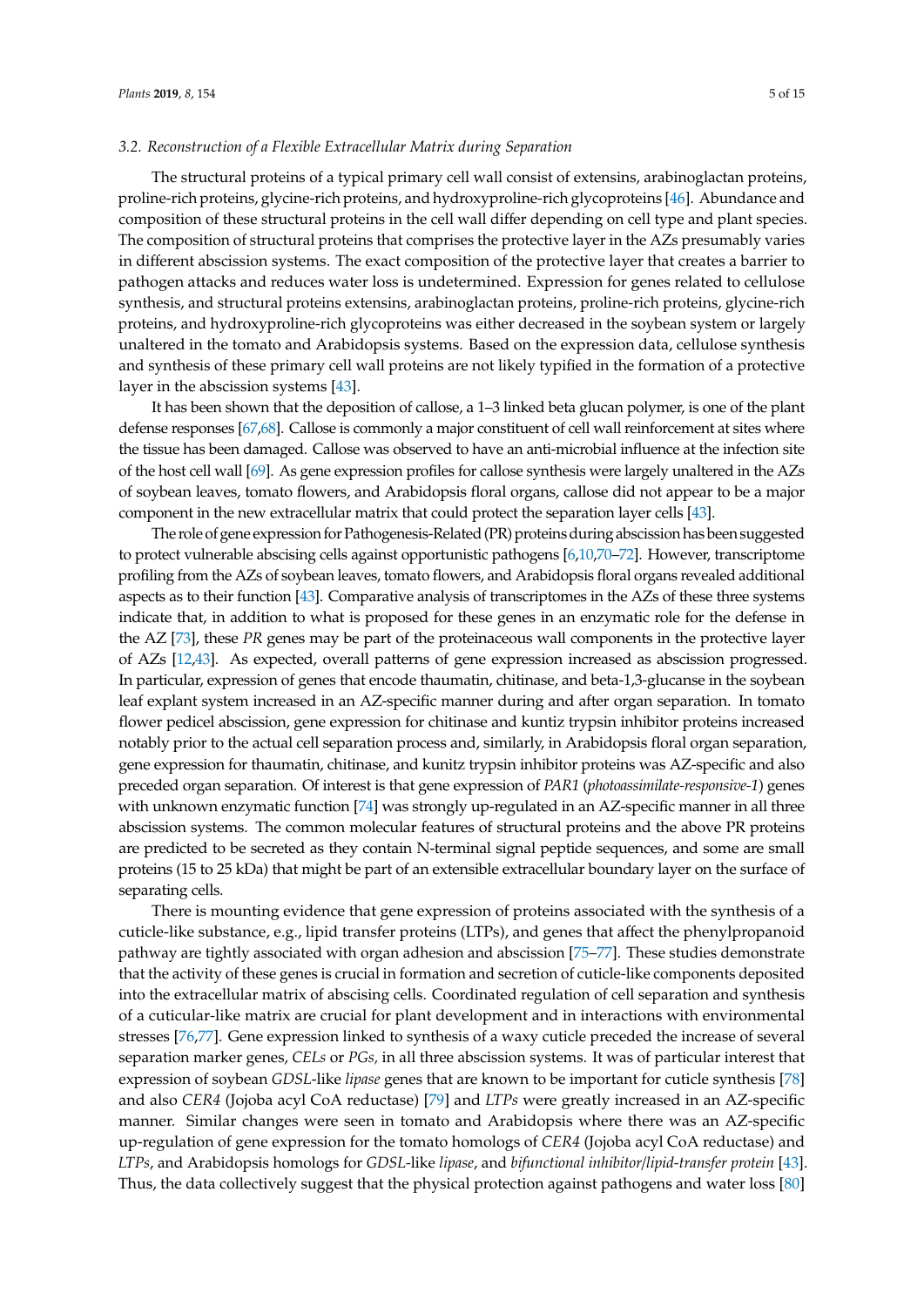mediated through cuticle-like formation are crucial to organ separation in diverse systems [\[81\]](#page-12-16). It is worthy to note that formation of a cuticle-like substance plays a role in the separation of organs in meristems suggesting a similar role as observed in abscission [\[75](#page-12-10)[–77,](#page-12-11)[82\]](#page-12-17).

These data indicate that the metabolism and regulatory modules utilized in organ separation in meristems are conserved in the separation of organs in a diverse set of abscission systems. This is functionally attributed to Phase 3 and Phase 4, which are the final phases of abscission as denoted in the model for abscission (Figure [1\)](#page-1-0) [\[12](#page-9-12)[,43](#page-11-11)[,75–](#page-12-10)[77,](#page-12-11)[82\]](#page-12-17). How multiple signals including hormones, a small secreted peptide (e.g., inflorescence deficient in abscission, IDA), and environmental cues (i.e., light, heat, drought, frost, wind) interact to regulate the synthesis of extracellular components including the waxy cuticle to form a flexible extracellular layer in the AZ remains to be determined [\[37\]](#page-10-4).

#### **4. Transcriptional Regulatory Networks in the Soybean AZ**

Biochemical changes required for clean separation obviously call for the hydrolysis of pectin and cellulose that unglue and loosen the middle lamella and primary cell wall, respectively [\[1,](#page-9-0)[12,](#page-9-12)[57\]](#page-11-8). In addition, a prerequisite for abscission to occur in response to abscission inducing signals like ethylene is a sensitization of the AZ cells resulting from a decline in auxin within the AZ [\[3,](#page-9-8)[6,](#page-9-10)[60](#page-11-12)[,70\]](#page-12-6). As stated above, the working model for abscission consists of largely four basic phases [\[2,](#page-9-1)[4,](#page-9-5)[5](#page-9-9)[,7](#page-9-2)[,10](#page-9-6)[,12,](#page-9-12)[23,](#page-10-1)[30](#page-10-2)[,35](#page-10-3)[–37\]](#page-10-4): first, differentiation of abscission zone (AZ); second, acquisition of the competence of the AZ to respond to abscission signals (e.g., decline in auxin); third, cell wall modification and cell separation; and fourth, trans-differentiation of the AZ and formation of a protective layer (Figure [1\)](#page-1-0). Although this delineated model is instrumental to explain the culmination of organ separation in diverse abscission systems, as more data become available through high-throughput analyses, we are now beginning to understand more detailed biological processes that corroborate previous physiological and cytological observations [\[1](#page-9-0)[,57\]](#page-11-8).

Functional inferences using omics data (i.e., transcriptomic, proteomic, and metabolomic data) from many other plants have been generally adapted to predict gene function via guilt-by-association with Arabidopsis. Inferring gene functions, however, are often leveraged by many factors including the types of organs and plants studied, methods of sample collection, and analytic approaches, which all impact our interpretation and understanding of the biological processes utilized in abscission [\[43\]](#page-11-11). Further, there is a limited amount of information underlying interactions of multiple regulatory layers (e.g., transcriptional, post-transcriptional, and epigenetic regulation) that are required for a complex regulatory process necessary for abscission to occur [\[4](#page-9-5)[,83\]](#page-12-18). Nevertheless, owing to considerable advancements in recent omics and subsequent bioinformatics, many abscission researchers have inevitably employed the omics-driven and informatics-supported inference tools to make considerable gains in an understanding of the cellular changes and molecular processes used in a diverse set of abscission systems [\[6,](#page-9-10)[38](#page-10-5)[–40](#page-10-7)[,42–](#page-11-16)[45\]](#page-11-0). All these studies highlight both conserved regulatory mechanisms as well as divergent mechanisms possibly due to different subsets of co-regulators required for successful organ separation depending on the organ and species studied [\[12](#page-9-12)[,43](#page-11-11)[,44\]](#page-11-17).

#### *4.1. Transcription Factors (TFs) in the AZ*

The regulation of gene expression by transcription factors is a key mechanism that controls cellular changes in the AZ in response to developmental and environmental cues. Gene expression analysis for transcription factors (TFs) and their interacting proteins identified in the AZs has revealed regulatory modules embedded in the abscission network. For instance, functional inferences made for the soybean transcriptional landscape that govern leaf abscission has been reported [\[44\]](#page-11-17). In that study, homologs for many transcription factors (e.g., MYB, Zinc finger, bHLH, AP2, NAC, WRKY, YABBY, IAA), which were originally identified in the Arabidopsis genome, were represented as abscission-specific transcriptional regulators in soybean leaf abscission. In an attempt to dissect and highlight the connectivity of the biological processes of abscission, the authors clustered the expression profiles for TFs expressed in two consecutive time collections (i.e., 0 h and 12 h, 12 h and 24 h, 24 h and 48 h, and 48 h and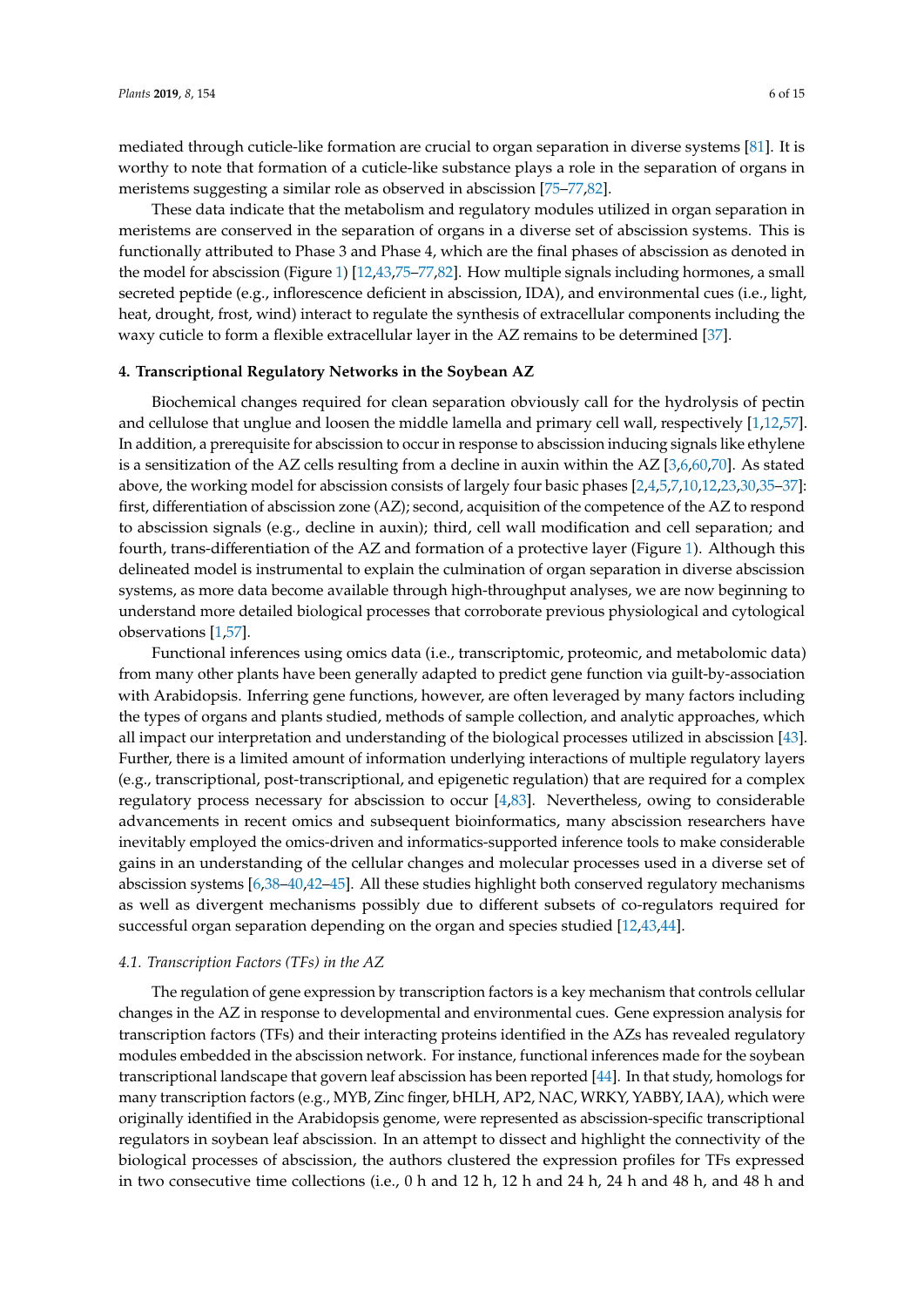72 h) and then compared the expression in the leaf  $AZ$  (LAZ) to the non-abscission adjacent petiole tissues (NAZ) (i.e., LAZ/NAZ, AZ-specificity). The study revealed seven AZ-specific clusters that represent TF gene expression in the delineated phases of soybean leaf abscission from Phase 2 to Phase 4 (Figure [1\)](#page-1-0). Of the seven clusters identified, the largest TF cluster was the first cluster that was up-regulated early in the abscission process, which contained YABBY (YAB) members (INNER NO OUTER (INO), ABNORMAL FLORAL ORGAN (AFO)/FILAMENTOUS FLOWER (FIL), YAB2, and YAB5). Functional studies of Arabidopsis *YAB* genes suggested that the *YAB* genes are critical in establishing organ polarity and cell identity by negative regulation of shoot apical meristem (SAM) genes that consequentially affect the growth of leaves, sepals, petals, and carpels [\[84–](#page-12-19)[90\]](#page-13-0). The current annotation for the YAB TF gene family identifies 6 members with 8 gene models in Arabidopsis [\[84\]](#page-12-19)  $\,$ (Plant TF at http://plntf[db.bioetanol.cnpem.br/v3.0/\) and 17](http://plntfdb.bioetanol.cnpem.br/v3.0/) members with 34 gene models in soybean (PlantTFDB at http://planttfdb.cbi.pku.edu.cn). Overrepresentation of YAB TFs in the differentially (PlantTFDB a[t http://planttfdb.cbi.pku.edu.cn](http://planttfdb.cbi.pku.edu.cn)). Overrepresentation of YAB TFs in the differentially expressed genes of soybean abscission suggests that these TFs may be linked to organ polarity and expressed genes of soybean abscission suggests that these TFs may be linked to organ polarity and identity of separation cells (i.e., the target cells) in the soybean leaf AZs (Figure [2\)](#page-6-0) [\[44,](#page-11-17)[84,](#page-12-19)[85,](#page-12-20)[87–](#page-13-1)[90\]](#page-13-0). identity of separation cells (i.e., the target cells) in the soybean leaf AZs (Figure 2) [44,84,85,87–90]. Notably, more than one third of the YAB TFs (6 out of 17) are strongly expressed in TF Cluster 1. Notably, more than one third of the YAB TFs (6 out of 17) are strongly expressed in TF Cluster 1.

# <span id="page-6-0"></span>*Transcriptional modules of organ boundary TFs in the Phase 2 of Abscission model*



**Figure 2.** Representatives of the transcriptional modules associated with the formation of separation **Figure 2.** Representatives of the transcriptional modules associated with the formation of separation layer in the AZ of soybean leaf abscission. Transcription factors (TFs) that may define the separation layer in the AZ of soybean leaf abscission. Transcription factors (TFs) that may define the separation layer in the AZs (Phase 2 possibly through Phase 3) are shown with their cognate regulators. Although *Auxin* response factors 2 and 7 (ARF2/7) were not identified in the transcriptome data of soybean leaf abscission, gene expression of its upstream regulator, *SOLITARY ROOT* (*SLR*), was up-regulated at the onset of abscission, Phase 2 (Table 1 in Kim et al., 2016). The representative modules constitute ANT/AIL6 and modules constitute ANT/AIL6 and GNC/GNL TFs that are possibly regulated by ARFs and their GNC/GNL TFs that are possibly regulated by ARFs and their upstream regulator of SLR, which balance  $U_{\text{max}}$  and regulator of SLR, which balance between cell produce between  $V_{\text{max}}$  and differentiation in the AZ at a the AZ at at a the AZ at a differentiation in the AZ at a differentiation in the AZ at a differentiat between cell proliferation and differentiation in the AZ at the onset of abscission. In addition, YAB<br>between cell proliferation and differentiation in the AZ at the onset of abscission. In addition, YAB and AS1 TFs may control the expression of *KNAT6* gene to regulate Phase 2 of abscission through the establishment of separation layer cells within the AZ.

The same TF expression profile (Cluster 1) included homologs of HOMEOBOX 1 (ATHB-1) that The same TF expression profile (Cluster 1) included homologs of HOMEOBOX 1 (ATHB-1) that are known to regulate cell fate and LATE MERISTEM-IDENTITY-1 (LMI1/HOMEOBOX are known to regulate cell fate and LATE MERISTEM-IDENTITY-1 (LMI1/HOMEOBOX 51/ATHB-51) that regulates organ identity in the meristem. A previous study demonstrated that the Arabidopsis that regulates organ identity in the meristem. A previous study demonstrated that the Arabidopsis Arabidopsis homolog Homeobox 1 (ATHB-1) restricts the growth between floral organs and flower homolog Homeobox 1 (ATHB-1) restricts the growth between floral organs and flower receptacle [\[91\]](#page-13-2). receptacle  $\mu$  . Although it remains to be experimentally determined, based on expression profiles, it remains to be experimentally determined, based on expression profiles, it remains that the Although it remains to be experimentally determined, based on expression profiles, it appears that the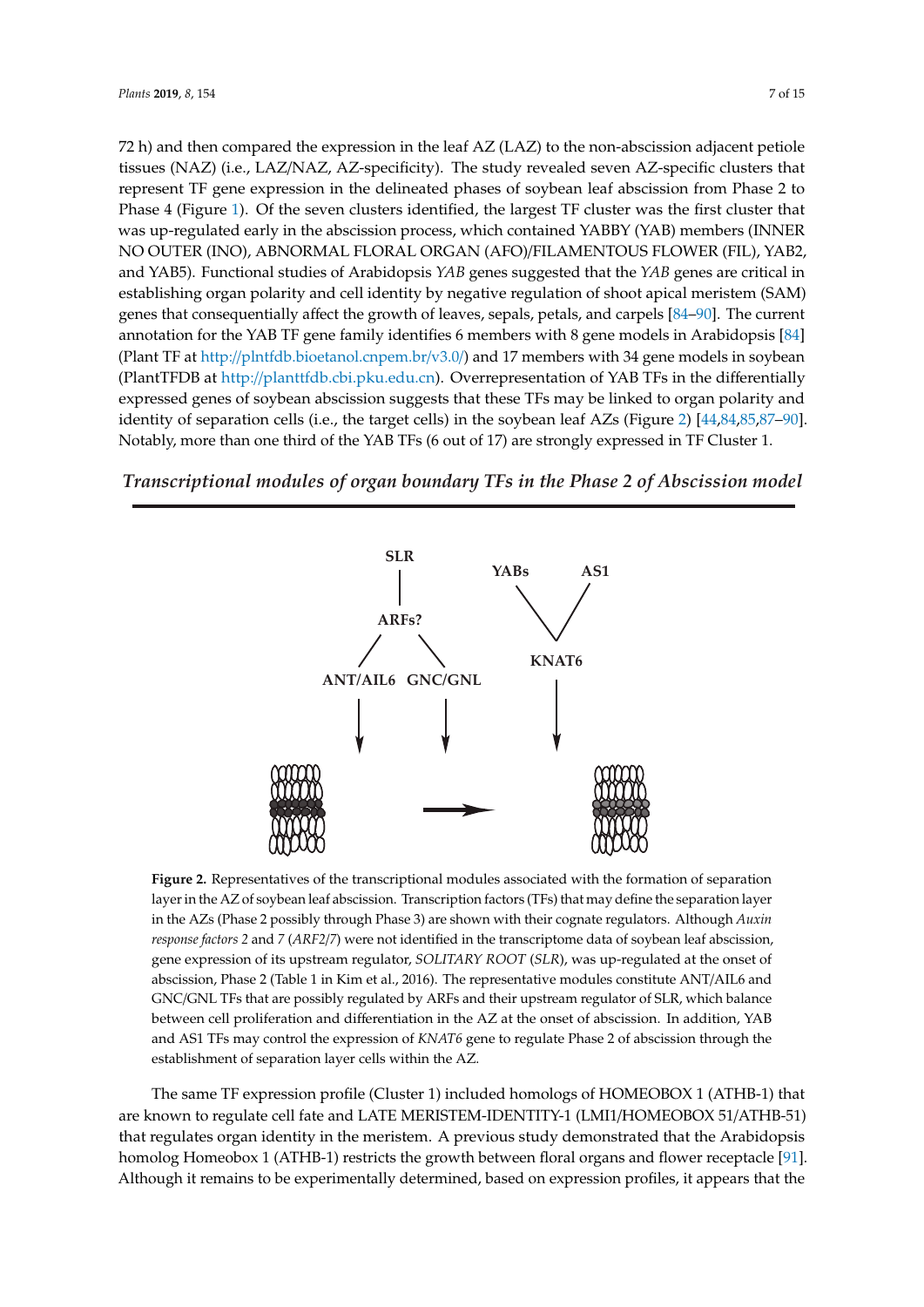TFs identified in this largest cluster of mostly up-regulated AZ-specific expression are functionally related to Phase 2 of abscission, which is the initial response of target cells to an abscission signal (Figures [1](#page-1-0) and [2\)](#page-6-0) [\[44\]](#page-11-17).

#### *4.2. Regulatory Modules in Abscission*

The omics-scale profiling of downstream transcriptional changes in abscission are being extensively studied; however, information on these regulatory networks that link TFs with cognate co-regulators is far from complete for a large spectrum of plant species other than Arabidopsis [\[92\]](#page-13-3). Nevertheless, systematic analyses in various species demonstrated that there are common attributes of TF regulatory networks having similar structures [\[93\]](#page-13-4). Importantly, these transcriptional regulatory networks are shown to constitute key regulatory hubs that control diverse biological processes [\[94–](#page-13-5)[98\]](#page-13-6). Transcriptional regulatory networks of the soybean leaf AZ provide an additional example of common attributes that are associated with differing phases of abscission [\[44\]](#page-11-17).

Extrapolating from the data in the Arabidopsis Transcriptional Regulatory Map (ATRM) [\[98\]](#page-13-6), the largest regulatory network discovered in the soybean leaf abscission results revealed connectivity between TFs and co-regulators in a major regulatory hub that includes AINTEGUMENTA (ANT), AINTEGUMENTA-like 6 (AIL6), homeobox genes (e.g., KNOTTED-like 6 (KNAT6), ABARRENT TESTA SHAPE/KANADI 4 (ATS/KAN4), homeobox 51, BEL1), YAB (e.g., INO, AFO, YAB5), zinc finger (e.g., GATA, NITRATE-INDUCIBLE, CARBON-METABOLISM INVOVLED (GNC), CYTOKININ-INDUCED GATA1/GNC-like (GNL)), and Trihelix (e.g., PETAL LOSS (PTL) [\[44\]](#page-11-17). This largest module of TFs and their interacting proteins can be broadly interpreted as follows in the subsections below.

#### 4.2.1. Regulatory Module for Cell Proliferation and Differentiation

ANT and AIL TFs belong to a larger family of AP2/ERF TF family [\[99](#page-13-7)[,100\]](#page-13-8). ANT and AIL genes control the balance between cell proliferation and differentiation in response to auxin gradients that define growth and patterning in different developmental processes [\[101\]](#page-13-9). In addition, ANT and AIL6 are associated with the maintenance of shoot and flower meristems, organ size, flower initiation, and floral organ identity. In the soybean abscission system, roles of ANT and AIL6 appear complex; however, as ANT and AIL6 are regulated by the AUXIN RESPONSE FACTOR 2 (ARF2) in Arabidopsis, it would appear that the ANT/AIL module may be associated with balancing between cell proliferation and differentiation in the soybean leaf AZ through translating the decline in auxin that occurs at the onset of abscission (Figure [2\)](#page-6-0) [\[12](#page-9-12)[,44,](#page-11-17)[102\]](#page-13-10).

#### 4.2.2. Regulatory Module for Integration of Other Hormone Signaling

Gene expression of GNC/GNL are induced by exogenous nitrate, cytokinin, and light treatments [\[103,](#page-13-11)[104\]](#page-13-12), and previous results demonstrated that GNC and GNL are negative regulators of various aspects of plant growth and development, including germination, GA catabolism, flowering time, senescence, and floral organ abscission in Arabidopsis [\[105](#page-13-13)[,106\]](#page-13-14). In addition, it was reported that constitutive expression of GNC and GNL resembles the Arabidopsis *arf2* mutant phenotype that had defects in floral organ abscission [\[106–](#page-13-14)[108\]](#page-14-0). Curiously, the transcriptome data for soybean leaf abscission identified *ARF8* but did not identify *ARF2*/*7* in the largest Cluster 1, which represents the onset of abscission. However, soybean homologs for Arabidopsis SOLITARY ROOT (SLR) that are upstream regulators of ARF7 in floral organ abscission [\[105,](#page-13-13)[106\]](#page-13-14) were strongly up-regulated in the Cluster 1. Thus, the commonality of phenotypes observed in Arabidopsis emphasizes the likelihood of a similar and significant role for GNC and GNL in the abscission process of soybean and other species. The results support a model where the plant hormones auxin and GA modulate GNC and GNL expression through transcriptional activities of ARF2 and ARF7. Further, ANT and AIL6, like GNC and GNL, are shown to be downstream components of the ARF2/7-mediated signaling module. Based on genetic and gene expression studies from Arabidopsis and soybean, the auxin transcription factors ARF2/ARF7 appear to mediate the co-transcriptional regulators of GNC/GNL and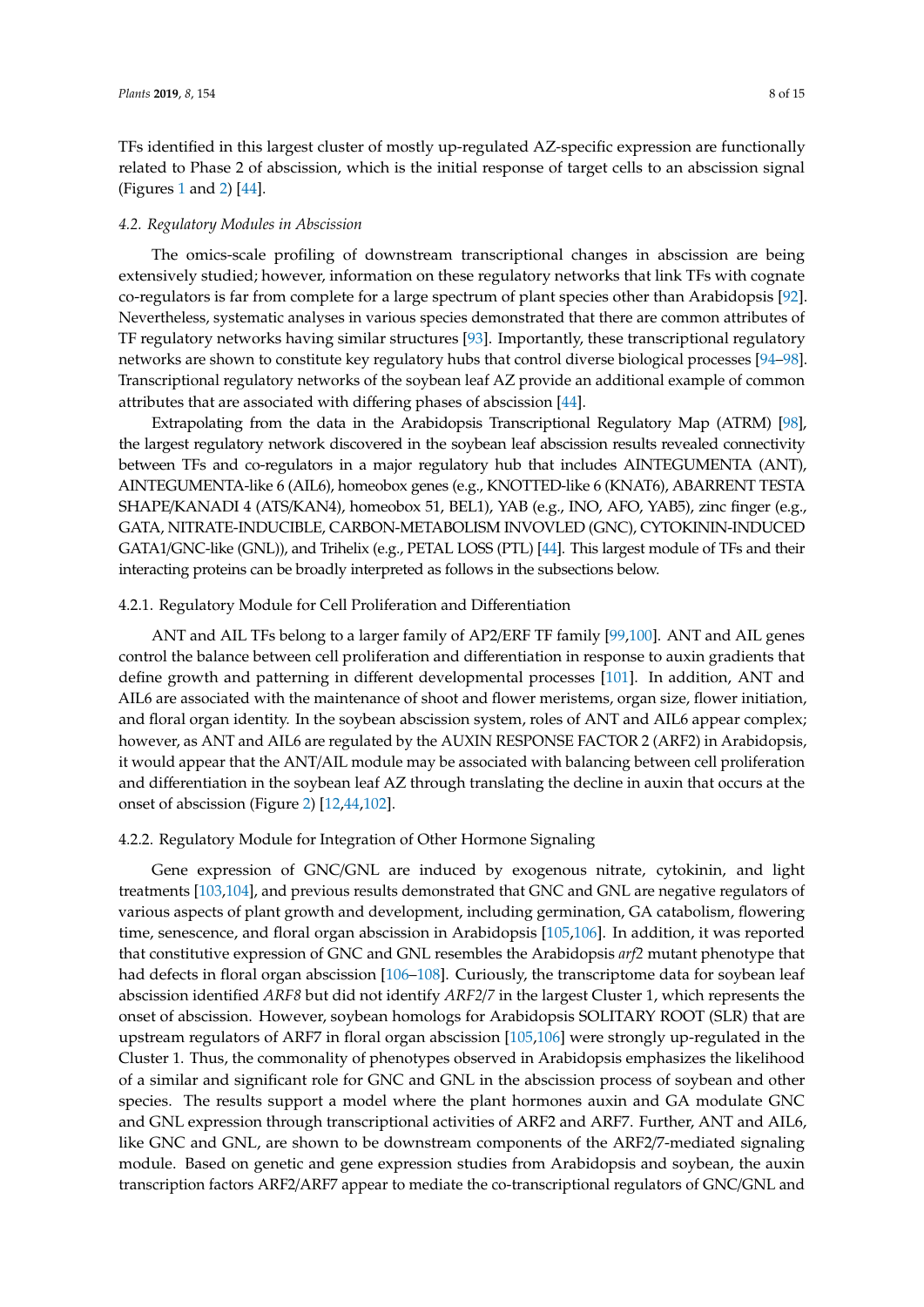ANT/AIL6 that ultimately control abscission in plants (Figure [2\)](#page-6-0). The results suggest that physiological programs associated with plant hormones integrate environmental signals to control plant growth and development including organ separation.

#### 4.2.3. Regulatory Module for Organ Polarity and Separation Boundary Determination

Analysis of the transcriptional networks in soybean leaf abscission further revealed that the above regulatory circuits that include ANT/AIL6 and GNC/GNL are also associated with organ polarity and boundary determinants [\[44\]](#page-11-17). Activities of YAB and KAN are known to regulate development and growth of plant organs including leaves, sepals, petals, and carpels [\[85](#page-12-20)[–87,](#page-13-1)[109\]](#page-14-1). KAN belongs to a larger family of GARP (GOLDEN2, ARR-B Class, Par1 proteins) [\[110\]](#page-14-2). It has been demonstrated that the activity of ATS/KAN4 is fundamental to the establishment of organ polarity and creation of organ boundaries [\[111\]](#page-14-3). As gene expression of soybean ATS/KAN4 homologs is increased during the actual cell separation (at 24 h and 48 h), it would be interesting to know if these genes are also involved in defining the separation boundary in the AZ.

The YAB family (AFO/FIL, YAB3, YAB2, YAB5) represses the expression of shoot apical meristem (SAM) regulatory genes [\[112\]](#page-14-4), and de-repression of SAM regulatory genes results in SAM-like structures in Arabidopsis leaves [\[90](#page-13-0)[,113\]](#page-14-5). In soybean leaf abscission, expression of the YAB TFs (INO, AFO/FIL, YAB2, YAB5) was strongly up-regulated at the beginning of abscission (at 0 h and 12 h) in an AZ-specific fashion (LAZ/NAZ). In addition, a slight up-regulation in expression for a soybean *KNAT6* was associated with the beginning of abscission at 12 h, and yet another *KNAT6* gene was slightly down-regulated later in abscission at 24 h. How exactly the regulatory module of YAB-KNAT6 functions in the AZ remains unclear; nonetheless, an AZ-specific expression of these genes early in the abscission suggests that YAB-KNAT6 may be associated with defining the separation boundary by suppressing AZ cell proliferation or promoting differentiation of AZ cells from Phase 2 through Phase 3 of the abscission model (Figure [2\)](#page-6-0).

In Arabidopsis, ASYMMETRIC 1 (AS1) has multiple functions associated with organ boundary, polarity, cell fate, and the establishment of floral organ AZ [\[114–](#page-14-6)[116\]](#page-14-7). In the Arabidopsis AZ, it appears that activity of AS1 is linked to the proper organization and timing of floral organ development (e.g., sepal, petal) [\[116\]](#page-14-7). Similar to the role of YABs, AS1 and its relative AS2 repress expression of *KNOTTED1-LIKE HOMEODOMAIN* (*KNOX*) genes, which regulate gene expression in the meristem [\[117](#page-14-8)[–119\]](#page-14-9). In the soybean abscission system, expression of the soybean *AS1* homolog is up-regulated between 12 and 24 h at the beginning of cell separation and expression of soybean *KANT6* was down-regulated early in abscission; thus, it would be of experimental interest to know if soybean AS1 also controls the expression of the *KNAT6* genes to regulate abscission through cell differentiation and/or establishment of boundaries within the AZ (Figure [2\)](#page-6-0).

#### **5. Concluding Remarks and Future Perspectives**

The biosynthesis and modification of plant cell walls play crucial roles throughout the lifecycle of plants. Mining of recent transcriptomic data has led to the discovery of novel aspects as to cell wall modifications that include the biosynthesis of a new extracellular matrix and transcriptional regulatory networks in the plant abscission system. Analysis of the transcriptomic data provides information to interpret the functional relevance of their expression and to better understand the complex molecular processes used in developmental processes and response to stress, including abscission. High throughput sequencing and expression profiling of AZ tissue of the soybean leaf abscission system in conjunction with informatics analyses have enabled inferences of regulatory networks that may be common to plant organ separation. In particular, identification of meristem-associated genes functionally associated with organ polarity, cell proliferation and differentiation, and cell identity in the AZs is of special interest for experimental validation of their role in abscission. Confirmation of the role of these basic molecular mechanisms in abscission will provide information for application of this knowledge to improve fruit quality and productivity in agriculturally important crops.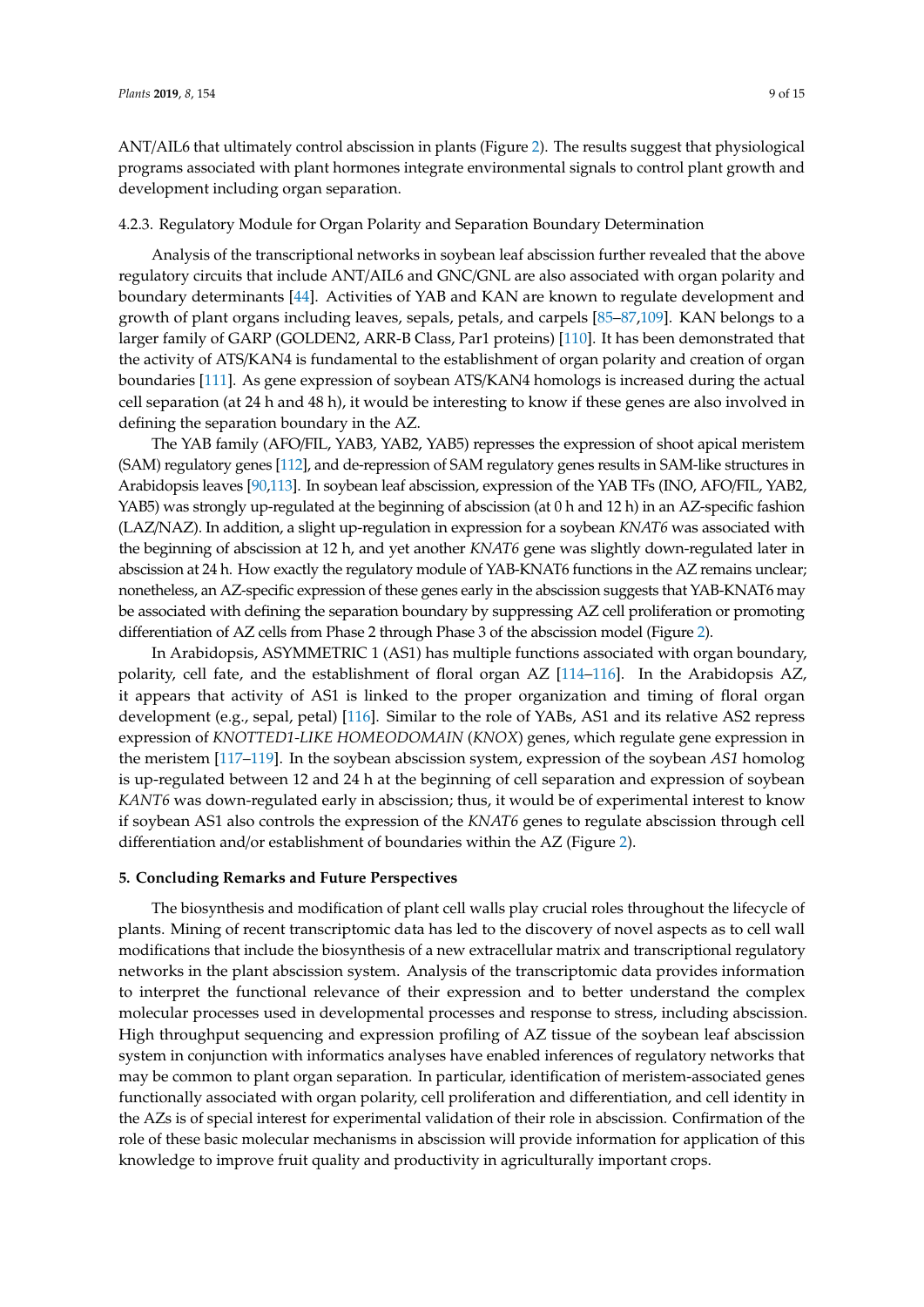**Author Contributions:** Conceptualization, J.K. and M.L.T.; writing—original draft preparation, J.K. and M.L.T.; writing—review and editing, J.K., J.-P.C. and M.L.T.; visualization, J.K. and M.L.T.

**Funding:** This work was supported by the National Research Foundation of Korea (NRF) grant funded by the Korean government (Ministry of Science and ICT) (NRF-2017R1A2B4010356) (J.K.).

**Acknowledgments:** The authors would like to thank Brad M. Binder, University of Tennessee-Knoxville, for critical reading of the manuscript.

**Conflicts of Interest:** The authors declare no conflict of interest.

### **References**

- <span id="page-9-0"></span>1. Addicott, F.T. *Abscission*; California University Press: Berkely, CA, USA, 1982.
- <span id="page-9-1"></span>2. Patterson, S.E. Cutting loose. Abscission and dehiscence in Arabidopsis. *Plant Physiol.* **2001**, *126*, 494–500. [\[CrossRef\]](http://dx.doi.org/10.1104/pp.126.2.494) [\[PubMed\]](http://www.ncbi.nlm.nih.gov/pubmed/11402180)
- <span id="page-9-8"></span>3. Basu, M.M.; Gonzalez-Carranza, Z.H.; Azam-Ali, S.; Tang, S.; Shahid, A.A.; Roberts, J.A. The manipulation of auxin in the abscission zone cells of Arabidopsis flowers reveals that indoleacetic acid signaling is a prerequisite for organ shedding. *Plant Physiol.* **2013**, *162*, 96–106. [\[CrossRef\]](http://dx.doi.org/10.1104/pp.113.216234) [\[PubMed\]](http://www.ncbi.nlm.nih.gov/pubmed/23509178)
- <span id="page-9-5"></span>4. Taylor, J.E.; Whitelaw, C.A. Signals in abscission. *New Phytol.* **2001**, *151*, 323–339. [\[CrossRef\]](http://dx.doi.org/10.1046/j.0028-646x.2001.00194.x)
- <span id="page-9-9"></span>5. Bleecker, A.B.; Patterson, S.E. Last exit: Senescence, abscission, and meristem arrest in Arabidopsis. *Plant Cell* **1997**, *9*, 1169–1179. [\[CrossRef\]](http://dx.doi.org/10.1105/tpc.9.7.1169) [\[PubMed\]](http://www.ncbi.nlm.nih.gov/pubmed/9254934)
- <span id="page-9-10"></span>6. Meir, S.; Philosoph-Hadas, S.; Sundaresan, S.; Selvaraj, K.S.; Burd, S.; Ophir, R.; Kochanek, B.; Reid, M.S.; Jiang, C.Z.; Lers, A. Microarray analysis of the abscission-related transcriptome in the tomato flower abscission zone in response to auxin depletion. *Plant Physiol.* **2010**, *154*, 1929–1956. [\[CrossRef\]](http://dx.doi.org/10.1104/pp.110.160697)
- <span id="page-9-2"></span>7. Kim, J. Four shades of detachment: Regulation of floral organ abscission. *Plant Signal. Behav.* **2014**, *9*, e976154. [\[CrossRef\]](http://dx.doi.org/10.4161/15592324.2014.976154)
- <span id="page-9-3"></span>8. Inman, T. *The Causes that Determine the Fall of Leaves*; Proc. Literary and Phiolosophical Soc.: Liverpool, UK, 1848; pp. 89–92.
- <span id="page-9-4"></span>9. Abeles, F.B.; Morgan, P.W.; Salveit, M.E. *Ethylene in Plant Biology*, 2nd ed.; Academic Press: New York, NY, USA, 1992.
- <span id="page-9-6"></span>10. Roberts, J.A.; Elliott, K.A.; Gonzalez-Carranza, Z.H. Abscission, dehiscence, and other cell separation processes. *Annu. Rev. Plant Biol.* **2002**, *53*, 131–158. [\[CrossRef\]](http://dx.doi.org/10.1146/annurev.arplant.53.092701.180236)
- <span id="page-9-13"></span>11. Sexton, R.; Roberts, J.A. Cell biology of abscission. *Annu. Rev. Plant Physiol.* **1982**, *33*, 133–162. [\[CrossRef\]](http://dx.doi.org/10.1146/annurev.pp.33.060182.001025)
- <span id="page-9-12"></span>12. Tucker, M.L.; Kim, J. Abscission research: What we know and what we still need to study. *Stewart Postharvest Rev.* **2015**, *11*, 1–7. [\[CrossRef\]](http://dx.doi.org/10.2212/spr.2015.2.1)
- 13. Iwahori, S.; Tominaga, S.; Higuchi, S. Retardation of abscission of citrus leaf and fruitlet explants by brassinolide. *Plant Growth Regul.* **1990**, *9*, 119–125. [\[CrossRef\]](http://dx.doi.org/10.1007/BF00027439)
- <span id="page-9-7"></span>14. Niederhuth, C.E.; Cho, S.K.; Seitz, K.; Walker, J.C. Letting Go is Never Easy: Abscission and Receptor-Like Protein Kinases. *J. Integr. Plant Biol.* **2013**, *55*, 1251–1263. [\[CrossRef\]](http://dx.doi.org/10.1111/jipb.12116) [\[PubMed\]](http://www.ncbi.nlm.nih.gov/pubmed/24138310)
- <span id="page-9-11"></span>15. McKim, S.M.; Stenvik, G.E.; Butenko, M.A.; Kristiansen, W.; Cho, S.K.; Hepworth, S.R.; Aalen, R.B.; Haughn, G.W. The BLADE-ON-PETIOLE genes are essential for abscission zone formation in Arabidopsis. *Development* **2008**, *135*, 1537–1546. [\[CrossRef\]](http://dx.doi.org/10.1242/dev.012807) [\[PubMed\]](http://www.ncbi.nlm.nih.gov/pubmed/18339677)
- 16. Jinn, T.L.; Stone, J.M.; Walker, J.C. *HAESA*, an Arabidopsis leucine-rich repeat receptor kinase, controls floral organ abscission. *Genes Dev.* **2000**, *14*, 108–117. [\[PubMed\]](http://www.ncbi.nlm.nih.gov/pubmed/10640280)
- 17. Cho, S.K.; Larue, C.T.; Chevalier, D.; Wang, H.; Jinn, T.L.; Zhang, S.; Walker, J.C. Regulation of floral organ abscission in *Arabidopsis thaliana*. *Proc. Natl. Acad. Sci. USA* **2008**, *105*, 15629–15634. [\[CrossRef\]](http://dx.doi.org/10.1073/pnas.0805539105) [\[PubMed\]](http://www.ncbi.nlm.nih.gov/pubmed/18809915)
- 18. Butenko, M.A.; Patterson, S.E.; Grini, P.E.; Stenvik, G.E.; Amundsen, S.S.; Mandal, A.; Aalen, R.B. Inflorescence deficient in abscission controls floral organ abscission in Arabidopsis and identifies a novel family of putative ligands in plants. *Plant Cell* **2003**, *15*, 2296–2307. [\[CrossRef\]](http://dx.doi.org/10.1105/tpc.014365) [\[PubMed\]](http://www.ncbi.nlm.nih.gov/pubmed/12972671)
- 19. Liljegren, S.J.; Leslie, M.E.; Darnielle, L.; Lewis, M.W.; Taylor, S.M.; Luo, R.; Geldner, N.; Chory, J.; Randazzo, P.A.; Yanofsky, M.F.; et al. Regulation of membrane trafficking and organ separation by the NEVERSHED ARF-GAP protein. *Development* **2009**, *136*, 1909–1918. [\[CrossRef\]](http://dx.doi.org/10.1242/dev.033605)
- 20. Burr, C.A.; Leslie, M.E.; Orlowski, S.K.; Chen, I.; Wright, C.E.; Daniels, M.J.; Liljegren, S.J. CAST AWAY, a Membrane-Associated Receptor-Like Kinase, Inhibits Organ Abscission in Arabidopsis. *Plant Physiol.* **2011**, *156*, 1837–1850. [\[CrossRef\]](http://dx.doi.org/10.1104/pp.111.175224)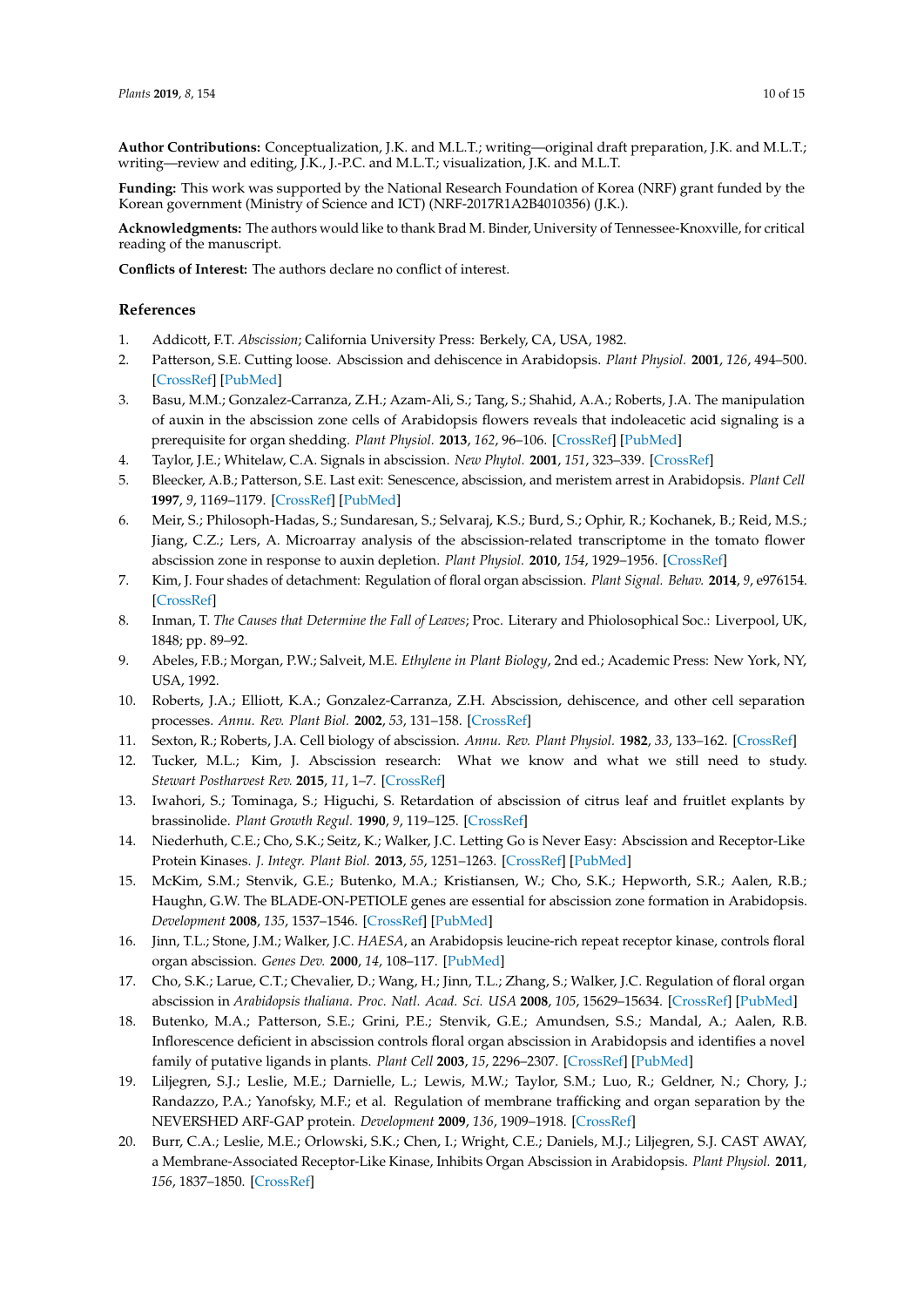- 21. Leslie, M.E.; Lewis, M.W.; Youn, J.Y.; Daniels, M.J.; Liljegren, S.J. The EVERSHED receptor-like kinase modulates floral organ shedding in Arabidopsis. *Development* **2010**, *137*, 467–476. [\[CrossRef\]](http://dx.doi.org/10.1242/dev.041335)
- 22. Lewis, M.W.; Leslie, M.E.; Fulcher, E.H.; Darnielle, L.; Healy, P.N.; Youn, J.Y.; Liljegren, S.J. The SERK1 receptor-like kinase regulates organ separation in Arabidopsis flowers. *Plant J. Cell Mol. Biol.* **2010**, *62*, 817–828. [\[CrossRef\]](http://dx.doi.org/10.1111/j.1365-313X.2010.04194.x)
- <span id="page-10-1"></span>23. Lewis, M.W.; Leslie, M.E.; Liljegren, S.J. Plant separation: 50 ways to leave your mother. *Curr. Opin. Plant Biol.* **2006**, *9*, 59–65. [\[CrossRef\]](http://dx.doi.org/10.1016/j.pbi.2005.11.009)
- 24. Fang, S.C.; Fernandez, D.E. Effect of Regulated Overexpression of the MADS Domain Factor AGL15 on Flower Senescence and Fruit Maturation. *Plant Physiol.* **2002**, *130*, 78–89. [\[CrossRef\]](http://dx.doi.org/10.1104/pp.004721) [\[PubMed\]](http://www.ncbi.nlm.nih.gov/pubmed/12226488)
- 25. Fernandez, D.E.; Heck, G.R.; Perry, S.E.; Patterson, S.E.; Bleecker, A.B.; Fang, S.C. The embryo MADS domain factor AGL15 acts postembryonically. Inhibition of perianth senescence and abscission via constitutive expression. *Plant Cell* **2000**, *12*, 183–198. [\[CrossRef\]](http://dx.doi.org/10.1105/tpc.12.2.183) [\[PubMed\]](http://www.ncbi.nlm.nih.gov/pubmed/10662856)
- 26. Adamczyk, B.J.; Lehti-Shiu, M.D.; Fernandez, D.E. The MADS domain factors AGL15 and AGL18 act redundantly as repressors of the floral transition in Arabidopsis. *Plant J.* **2007**, *50*, 1007–1019. [\[CrossRef\]](http://dx.doi.org/10.1111/j.1365-313X.2007.03105.x) [\[PubMed\]](http://www.ncbi.nlm.nih.gov/pubmed/17521410)
- 27. Chen, M.K.; Hsu, W.H.; Lee, P.F.; Thiruvengadam, M.; Chen, H.I.; Yang, C.H. The MADS box gene, FOREVER YOUNG FLOWER, acts as a repressor controlling floral organ senescence and abscission in Arabidopsis. *Plant J.* **2011**, *68*, 168–185. [\[CrossRef\]](http://dx.doi.org/10.1111/j.1365-313X.2011.04677.x) [\[PubMed\]](http://www.ncbi.nlm.nih.gov/pubmed/21689171)
- <span id="page-10-6"></span>28. Patterson, S.E.; Bleecker, A.B. Ethylene-dependent and -independent processes associated with floral organ abscission in Arabidopsis. *Plant Physiol.* **2004**, *134*, 194–203. [\[CrossRef\]](http://dx.doi.org/10.1104/pp.103.028027) [\[PubMed\]](http://www.ncbi.nlm.nih.gov/pubmed/14701913)
- 29. Ogawa, M.; Kay, P.; Wilson, S.; Swain, S.M. Arabidopsis Dehiscence Zone Polygalacturonase1 (Adpg1), Adpg2, and Quartet2 are polygalacturonases required for cell separation during reproductive development in Arabidopsis. *Plant Cell* **2009**, *21*, 216–233. [\[CrossRef\]](http://dx.doi.org/10.1105/tpc.108.063768) [\[PubMed\]](http://www.ncbi.nlm.nih.gov/pubmed/19168715)
- <span id="page-10-2"></span>30. Kim, J.; Dotson, B.; Rey, C.; Lindsey, J.; Bleecker, A.B.; Binder, B.M.; Patterson, S.E. New clothes for the jasmonic acid receptor *COI1*: Delayed abscission, meristem arrest and apical dominance. *PLoS ONE* **2013**, *8*, e60505. [\[CrossRef\]](http://dx.doi.org/10.1371/journal.pone.0060505) [\[PubMed\]](http://www.ncbi.nlm.nih.gov/pubmed/23573263)
- 31. Kim, J.; Patterson, S.E.; Binder, B.M. Reducing jasmonic acid levels causes ein2 mutants to become ethylene responsive. *FEBS Lett.* **2013**, *587*, 226–230. [\[CrossRef\]](http://dx.doi.org/10.1016/j.febslet.2012.11.030)
- 32. Meng, X.; Zhou, J.; Tang, J.; Li, B.; de Oliveira, M.V.; Chai, J.; He, P.; Shan, L. Ligand-induced receptor-like kinase complex regulates floral organ abscission in Arabidopsis. *Cell Rep.* **2016**, *14*, 1330–1338. [\[CrossRef\]](http://dx.doi.org/10.1016/j.celrep.2016.01.023)
- 33. Mao, L.; Begum, D.; Chuang, H.W.; Budiman, M.A.; Szymkowiak, E.J.; Irish, E.E.; Wing, R.A. Jointless is a MADS-box gene controlling tomato flower abscission zone development. *Nature* **2000**, *406*, 910–913. [\[CrossRef\]](http://dx.doi.org/10.1038/35022611)
- <span id="page-10-0"></span>34. Xu, C.; Park, S.J.; Van Eck, J.; Lippman, Z.B. Control of inflorescence architecture in tomato by BTB/POZ transcriptional regulators. *Genes Dev.* **2016**, *30*, 2048–2061. [\[CrossRef\]](http://dx.doi.org/10.1101/gad.288415.116) [\[PubMed\]](http://www.ncbi.nlm.nih.gov/pubmed/27798848)
- <span id="page-10-3"></span>35. Liljegren, S.J. Organ abscission: Exit strategies require signals and moving traffic. *Curr. Opin. Plant Biol.* **2012**, *15*, 670–676. [\[CrossRef\]](http://dx.doi.org/10.1016/j.pbi.2012.09.012) [\[PubMed\]](http://www.ncbi.nlm.nih.gov/pubmed/23047135)
- 36. Estornell, L.H.; Agusti, J.; Merelo, P.; Talon, M.; Tadeo, F.R. Elucidating mechanisms underlying organ abscission. *Plant Sci.* **2013**, *199–200*, 48–60. [\[CrossRef\]](http://dx.doi.org/10.1016/j.plantsci.2012.10.008) [\[PubMed\]](http://www.ncbi.nlm.nih.gov/pubmed/23265318)
- <span id="page-10-4"></span>37. Meir, S.; Philosoph-Hadas, S.; Riov, J.; Tucker, M.L.; Patterson, S.E.; Roberts, J.A. Re-evaluation of the ethylene-dependent and-independent pathways in the regulation of floral and organ abscission. *J. Exp. Bot.* **2019**, *70*, 1461–1467. [\[CrossRef\]](http://dx.doi.org/10.1093/jxb/erz038) [\[PubMed\]](http://www.ncbi.nlm.nih.gov/pubmed/30726930)
- <span id="page-10-5"></span>38. Wang, X.; Liu, D.; Li, A.; Sun, X.; Zhang, R.; Wu, L.; Liang, Y.; Mao, L. Transcriptome analysis of tomato flower pedicel tissues reveals abscission zone-specific modulation of key meristem activity genes. *PLoS ONE* **2013**, *8*, e55238. [\[CrossRef\]](http://dx.doi.org/10.1371/journal.pone.0055238) [\[PubMed\]](http://www.ncbi.nlm.nih.gov/pubmed/23390523)
- 39. Cai, S.; Lashbrook, C.C. Stamen abscission zone transcriptome profiling reveals new candidates for abscission control: Enhanced retention of floral organs in transgenic plants overexpressing Arabidopsis Zinc Finger Protein2. *Plant Physiol.* **2008**, *146*, 1305–1321. [\[CrossRef\]](http://dx.doi.org/10.1104/pp.107.110908)
- <span id="page-10-7"></span>40. Nakano, T.; Fujisawa, M.; Shima, Y.; Ito, Y. Expression profiling of tomato pre-abscission pedicels provides insights into abscission zone properties including competence to respond to abscission signals. *BMC Plant Biol.* **2013**, *13*, 40. [\[CrossRef\]](http://dx.doi.org/10.1186/1471-2229-13-40) [\[PubMed\]](http://www.ncbi.nlm.nih.gov/pubmed/23497084)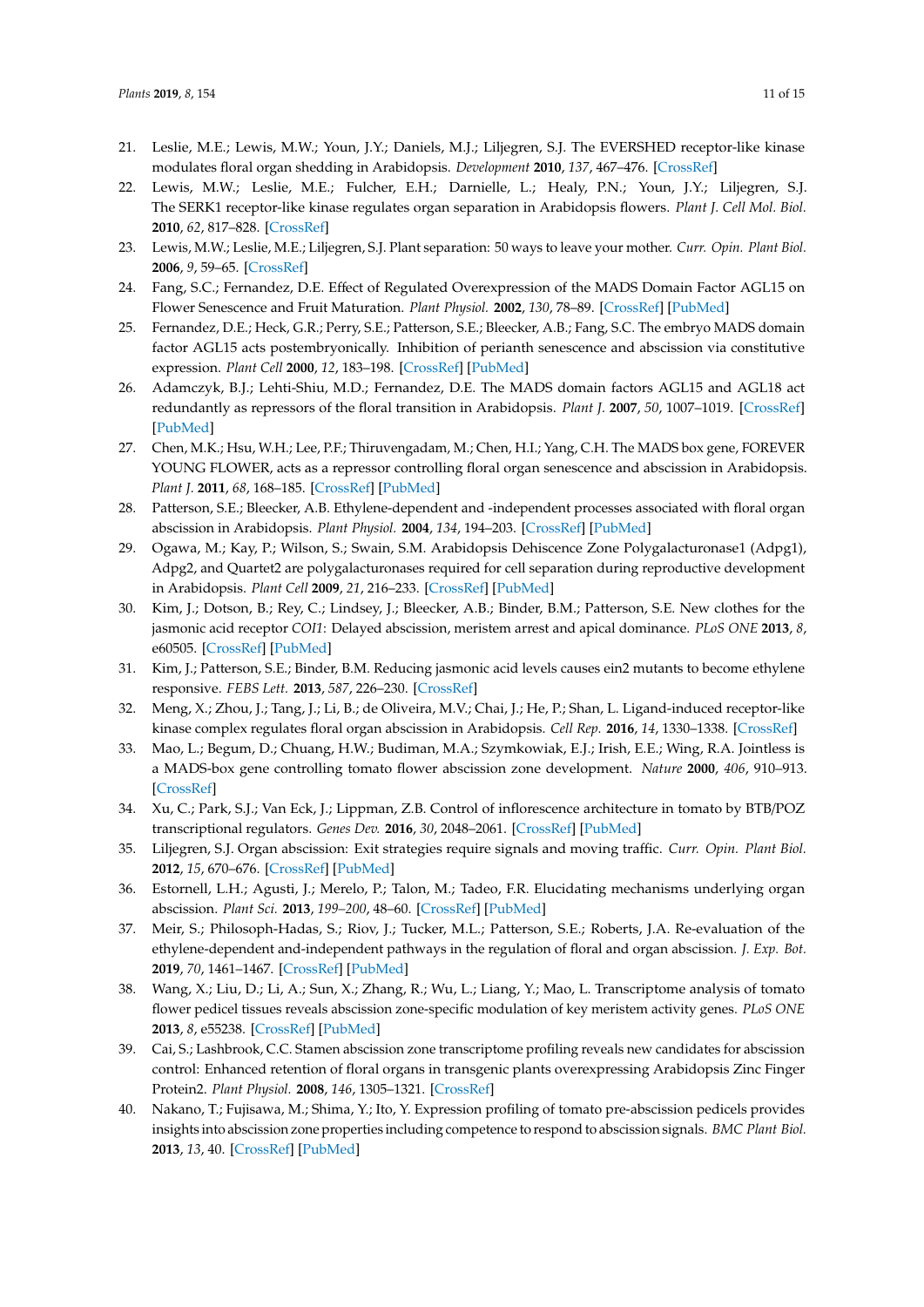- 41. Sawicki, M.; Aït Barka, E.; Clément, C.; Vaillant-Gaveau, N.; Jacquard, C. Cross-talk between environmental stresses and plant metabolism during reproductive organ abscission. *J. Exp. Bot.* **2015**, *66*, 1707–1719. [\[CrossRef\]](http://dx.doi.org/10.1093/jxb/eru533)
- <span id="page-11-16"></span>42. Zhang, X.-L.; Qi, M.-L.; Xu, T.; Lu, X.-L.; Li, T.-L. Proteomics profiling of ethylene-induced tomato flower pedicel abscission. *J. Proteom.* **2015**, *121*, 67–87. [\[CrossRef\]](http://dx.doi.org/10.1016/j.jprot.2015.03.023)
- <span id="page-11-11"></span>43. Kim, J.; Sundaresan, S.; Philosoph-Hadas, S.; Yang, R.; Meir, S.; Tucker, M.L. Examination of the abscission-associated transcriptomes for soybean, tomato, and Arabidopsis highlights the conserved biosynthesis of an extensible extracellular matrix and boundary layer. *Front. Plant Sci.* **2015**, *6*, 1109. [\[CrossRef\]](http://dx.doi.org/10.3389/fpls.2015.01109)
- <span id="page-11-17"></span>44. Kim, J.; Yang, J.; Yang, R.; Sicher, R.C.; Chang, C.; Tucker, M.L. Transcriptome analysis of soybean leaf abscission identifies transcriptional regulators of organ polarity and cell fate. *Front. Plant Sci.* **2016**, *7*, 125. [\[CrossRef\]](http://dx.doi.org/10.3389/fpls.2016.00125) [\[PubMed\]](http://www.ncbi.nlm.nih.gov/pubmed/26925069)
- <span id="page-11-0"></span>45. Domingos, S.; Fino, J.; Cardoso, V.; Sánchez, C.; Ramalho, J.C.; Larcher, R.; Paulo, O.S.; Oliveira, C.M.; Goulao, L.F. Shared and divergent pathways for flower abscission are triggered by gibberellic acid and carbon starvation in seedless *Vitis vinifera* L. *BMC Plant Biol.* **2016**, *16*, 38. [\[CrossRef\]](http://dx.doi.org/10.1186/s12870-016-0722-7) [\[PubMed\]](http://www.ncbi.nlm.nih.gov/pubmed/26832927)
- <span id="page-11-1"></span>46. Carpita, N.C.; Gibeaut, D.M. Structural models of primary cell walls in flowering plants: Consistency of molecular structure with the physical properties of the walls during growth. *Plant J.* **1993**, *3*, 1–30. [\[CrossRef\]](http://dx.doi.org/10.1111/j.1365-313X.1993.tb00007.x) [\[PubMed\]](http://www.ncbi.nlm.nih.gov/pubmed/8401598)
- <span id="page-11-2"></span>47. Berger, R.K.; Reid, P.D. Role of polygalacturonase in bean leaf abscission. *Plant Physiol.* **1979**, *63*, 1133–1137. [\[CrossRef\]](http://dx.doi.org/10.1104/pp.63.6.1133) [\[PubMed\]](http://www.ncbi.nlm.nih.gov/pubmed/16660870)
- 48. Greenberg, J.; Goren, R.; Riov, J. The role of cellulase and polygalacturonase in abscission of young and mature Shamouti orange fruits. *Physiol. Plant.* **1975**, *34*, 1–7. [\[CrossRef\]](http://dx.doi.org/10.1111/j.1399-3054.1975.tb01845.x)
- 49. Huberman, M.; Goren, R. Exo- and endo-cellular cellulase and polygalacturonase in abscission zones of developing orange fruits. *Physiol. Plant.* **1979**, *45*, 189–196. [\[CrossRef\]](http://dx.doi.org/10.1111/j.1399-3054.1979.tb01685.x)
- 50. Morre, D.J. Cell wall dissolution and enzyme secretion during leaf abscission. *Plant Physiol.* **1968**, *43*, 1545–1559.
- 51. Riov, J. A polygalacturonase from citrus leaf explants: Role in abscission. *Plant Physiol.* **1974**, *53*, 312–316. [\[CrossRef\]](http://dx.doi.org/10.1104/pp.53.2.312)
- <span id="page-11-3"></span>52. Moline, H.E.; LaMotte, C.E.; Gochnauer, C.; McNamer, A. Further comparative studies of pectin esterase in relation to leaf and flower abscission. *Plant Physiol.* **1972**, *50*, 655–659. [\[CrossRef\]](http://dx.doi.org/10.1104/pp.50.6.655)
- <span id="page-11-4"></span>53. Sexton, R.; Redshaw, A. The role of cell expansion in the abscission of Impatiens sultani leaves. *Ann. Bot.* **1981**, *48*, 745–756. [\[CrossRef\]](http://dx.doi.org/10.1093/oxfordjournals.aob.a086181)
- <span id="page-11-5"></span>54. Cosgrove, D.J. Wall structure and wall loosening. A look backwards and forwards. *Plant Physiol.* **2001**, *125*, 131–134. [\[CrossRef\]](http://dx.doi.org/10.1104/pp.125.1.131) [\[PubMed\]](http://www.ncbi.nlm.nih.gov/pubmed/11154315)
- <span id="page-11-6"></span>55. Bornman, C.; Addicott, F.; Spurr, A. Auxin and gibberellin effects on cell growth and starch during abscission in cotton. *Plant Physiol.* **1966**, *41*, 871–876. [\[CrossRef\]](http://dx.doi.org/10.1104/pp.41.5.871) [\[PubMed\]](http://www.ncbi.nlm.nih.gov/pubmed/16656333)
- <span id="page-11-7"></span>56. Keegstra, K. Plant cell walls. *Plant Physiol.* **2010**, *154*, 483–486. [\[CrossRef\]](http://dx.doi.org/10.1104/pp.110.161240) [\[PubMed\]](http://www.ncbi.nlm.nih.gov/pubmed/20921169)
- <span id="page-11-8"></span>57. Reid, M.S. Ethylene and abscission. *Hortscience* **1985**, *20*, 45–50.
- <span id="page-11-9"></span>58. Caverzan, A.; Passaia, G.; Rosa, S.B.; Ribeiro, C.W.; Lazzarotto, F.; Margis-Pinheiro, M. Plant responses to stresses: Role of ascorbate peroxidase in the antioxidant protection. *Genet. Mol. Biol.* **2012**, *35*, 1011–1019. [\[CrossRef\]](http://dx.doi.org/10.1590/S1415-47572012000600016) [\[PubMed\]](http://www.ncbi.nlm.nih.gov/pubmed/23412747)
- <span id="page-11-10"></span>59. Lee, Y.; Yoon, T.H.; Lee, J.; Jeon, S.Y.; Lee, J.H.; Lee, M.K.; Chen, H.; Yun, J.; Oh, S.Y.; Wen, X. A lignin molecular brace controls precision processing of cell walls critical for surface integrity in Arabidopsis. *Cell* **2018**, *173*, 1468–1480. [\[CrossRef\]](http://dx.doi.org/10.1016/j.cell.2018.03.060) [\[PubMed\]](http://www.ncbi.nlm.nih.gov/pubmed/29731167)
- <span id="page-11-12"></span>60. Lanahan, M.B.; Yen, H.C.; Giovannoni, J.J.; Klee, H.J. The *never ripe* mutation blocks ethylene perception in tomato. *Plant Cell* **1994**, *6*, 521–530. [\[CrossRef\]](http://dx.doi.org/10.1105/tpc.6.4.521) [\[PubMed\]](http://www.ncbi.nlm.nih.gov/pubmed/8205003)
- <span id="page-11-13"></span>61. Tucker, M.L.; Yang, R. IDA-like gene expression in soybean and tomato leaf abscission and requirement for a diffusible stelar abscission signal. *AoB Plants* **2012**, *2012*, pls035. [\[CrossRef\]](http://dx.doi.org/10.1093/aobpla/pls035) [\[PubMed\]](http://www.ncbi.nlm.nih.gov/pubmed/23585923)
- <span id="page-11-14"></span>62. Gonzalez-Carranza, Z.H.; Elliott, K.A.; Roberts, J.A. Expression of polygalacturonases and evidence to support their role during cell separation processes in Arabidopsis thaliana. *J. Exp. Bot.* **2007**, *58*, 3719–3730. [\[CrossRef\]](http://dx.doi.org/10.1093/jxb/erm222)
- <span id="page-11-15"></span>63. Kim, J.; Shiu, S.-H.; Thoma, S.; Li, W.-H.; Patterson, S.E. Patterns of expansion and expression divergence in the plant polygalacturonase gene family. *Genome Biol.* **2006**, *7*, R87. [\[CrossRef\]](http://dx.doi.org/10.1186/gb-2006-7-9-r87)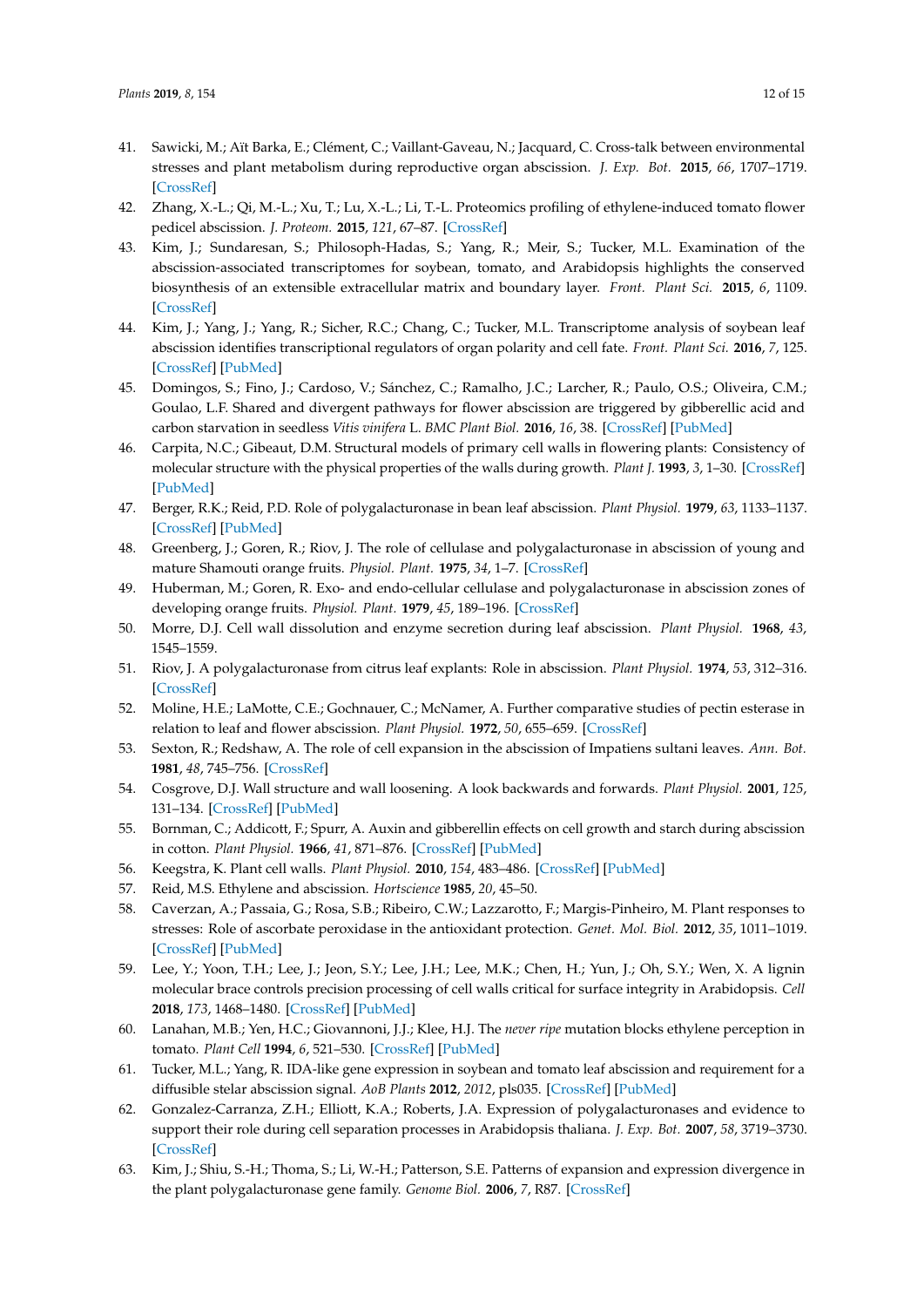- <span id="page-12-0"></span>64. Kim, J.; Patterson, S.E. Expression divergence and functional redundancy of polygalacturonases in floral organ abscission. *Plant Signal. Behavior* **2006**, *1*, 281–283. [\[CrossRef\]](http://dx.doi.org/10.4161/psb.1.6.3541) [\[PubMed\]](http://www.ncbi.nlm.nih.gov/pubmed/19704626)
- <span id="page-12-1"></span>65. Song, L.; Valliyodan, B.; Prince, S.; Wan, J.; Nguyen, H. Characterization of the XTH Gene Family: New Insight to the Roles in Soybean Flooding Tolerance. *Int. J. Mol. Sci.* **2018**, *19*, 2705.
- <span id="page-12-2"></span>66. Niederhuth, C.E.; Patharkar, O.R.; Walker, J.C. Transcriptional profiling of the Arabidopsis abscission mutant *hae hsl2* by RNA-seq. *BMC Genom.* **2013**, *14*, 37. [\[CrossRef\]](http://dx.doi.org/10.1186/1471-2164-14-37) [\[PubMed\]](http://www.ncbi.nlm.nih.gov/pubmed/23327667)
- <span id="page-12-3"></span>67. Clay, N.K.; Adio, A.M.; Denoux, C.; Jander, G.; Ausubel, F.M. Glucosinolate metabolites required for an Arabidopsis innate immune response. *Science* **2009**, *323*, 95–101. [\[CrossRef\]](http://dx.doi.org/10.1126/science.1164627) [\[PubMed\]](http://www.ncbi.nlm.nih.gov/pubmed/19095898)
- <span id="page-12-4"></span>68. Mauch-Mani, B.; Mauch, F. The role of abscisic acid in plant–pathogen interactions. *Curr. Opin. Plant Biol.* **2005**, *8*, 409–414. [\[CrossRef\]](http://dx.doi.org/10.1016/j.pbi.2005.05.015) [\[PubMed\]](http://www.ncbi.nlm.nih.gov/pubmed/15939661)
- <span id="page-12-5"></span>69. Voigt, C.A. Callose-mediated resistance to pathogenic intruders in plant defense-related papillae. *Front. Plant Sci.* **2014**, *5*, 168. [\[CrossRef\]](http://dx.doi.org/10.3389/fpls.2014.00168) [\[PubMed\]](http://www.ncbi.nlm.nih.gov/pubmed/24808903)
- <span id="page-12-6"></span>70. Tucker, M.L.; Sexton, R.; del Campillo, E.; Lewis, L.N. Bean abscission cellulase: Characterization of a cDNA clone and regulation of gene expression by ethylene and auxin. *Plant Physiol.* **1988**, *88*, 1257–1262. [\[CrossRef\]](http://dx.doi.org/10.1104/pp.88.4.1257) [\[PubMed\]](http://www.ncbi.nlm.nih.gov/pubmed/16666452)
- 71. Kalaitzis, P.; Solomos, T.; Tucker, M.L. Three different polygalacturonases are expressed in tomato leaf and flower abscission, each with a different temporal expression pattern. *Plant Physiol.* **1997**, *113*, 1303–1308. [\[CrossRef\]](http://dx.doi.org/10.1104/pp.113.4.1303) [\[PubMed\]](http://www.ncbi.nlm.nih.gov/pubmed/9112778)
- <span id="page-12-7"></span>72. Lashbrook, C.C.; Cai, S. Cell wall remodeling in Arabidopsis stamen abscission zones: Temporal aspects of control inferred from transcriptional profiling. *Plant Signal. Behavior* **2008**, *3*, 733–736. [\[CrossRef\]](http://dx.doi.org/10.4161/psb.3.9.6489)
- <span id="page-12-8"></span>73. Del Campillo, E.; Lewis, L.N. Identification and kinetics of accumulation of proteins induced by ethylene in bean abscission zones. *Plant Physiol.* **1992**, *98*, 955–961. [\[CrossRef\]](http://dx.doi.org/10.1104/pp.98.3.955)
- <span id="page-12-9"></span>74. Herbers, K.; Monke, G.; Badur, R.; Sonnewald, U. A simplified procedure for the subtractive cDNA cloning of photoassimilate-responding genes: Isolation of cDNAs encoding a new class of pathogenesis-related proteins. *Plant Mol. Biol.* **1995**, *29*, 1027–1038. [\[CrossRef\]](http://dx.doi.org/10.1007/BF00014975) [\[PubMed\]](http://www.ncbi.nlm.nih.gov/pubmed/8555446)
- <span id="page-12-10"></span>75. Thoma, S.; Hecht, U.; Kippers, A.; Botella, J.; De Vries, S.; Somerville, C. Tissue-specific expression of a gene encoding a cell wall-localized lipid transfer protein from Arabidopsis. *Plant Physiol.* **1994**, *105*, 35–45. [\[CrossRef\]](http://dx.doi.org/10.1104/pp.105.1.35) [\[PubMed\]](http://www.ncbi.nlm.nih.gov/pubmed/8029357)
- <span id="page-12-12"></span>76. Aharoni, A.; Dixit, S.; Jetter, R.; Thoenes, E.; van Arkel, G.; Pereira, A. The SHINE clade of AP2 domain transcription factors activates wax biosynthesis, alters cuticle properties, and confers drought tolerance when overexpressed in Arabidopsis. *Plant Cell* **2004**, *16*, 2463–2480. [\[CrossRef\]](http://dx.doi.org/10.1105/tpc.104.022897) [\[PubMed\]](http://www.ncbi.nlm.nih.gov/pubmed/15319479)
- <span id="page-12-11"></span>77. Shi, J.X.; Malitsky, S.; De Oliveira, S.; Branigan, C.; Franke, R.B.; Schreiber, L.; Aharoni, A. SHINE transcription factors act redundantly to pattern the archetypal surface of Arabidopsis flower organs. *PLoS Genet.* **2011**, *7*, e1001388. [\[CrossRef\]](http://dx.doi.org/10.1371/journal.pgen.1001388) [\[PubMed\]](http://www.ncbi.nlm.nih.gov/pubmed/21637781)
- <span id="page-12-13"></span>78. Yeats, T.H.; Rose, J.K. The formation and function of plant cuticles. *Plant Physiol.* **2013**, *163*, 5–20. [\[CrossRef\]](http://dx.doi.org/10.1104/pp.113.222737) [\[PubMed\]](http://www.ncbi.nlm.nih.gov/pubmed/23893170)
- <span id="page-12-14"></span>79. Rowland, O.; Zheng, H.; Hepworth, S.R.; Lam, P.; Jetter, R.; Kunst, L. CER4 encodes an alcohol-forming fatty acyl-coenzyme A reductase involved in cuticular wax production in Arabidopsis. *Plant Physiol.* **2006**, *142*, 866–877. [\[CrossRef\]](http://dx.doi.org/10.1104/pp.106.086785)
- <span id="page-12-15"></span>80. Samuels, L.; Kunst, L.; Jetter, R. Sealing plant surfaces: Cuticular wax formation by epidermal cells. *Annu. Rev. Plant Biol.* **2008**, *59*, 683–707. [\[CrossRef\]](http://dx.doi.org/10.1146/annurev.arplant.59.103006.093219) [\[PubMed\]](http://www.ncbi.nlm.nih.gov/pubmed/18251711)
- <span id="page-12-16"></span>81. Hamann, T. Plant cell wall integrity maintenance as an essential component of biotic stress response mechanisms. *Front. Plant Sci.* **2012**, *3*, 77. [\[CrossRef\]](http://dx.doi.org/10.3389/fpls.2012.00077)
- <span id="page-12-17"></span>82. Hepworth, S.R.; Pautot, V.A. Beyond the divide: Boundaries for patterning and stem cell regulation in plants. *Front. Plant Sci.* **2015**, *6*, 1052. [\[CrossRef\]](http://dx.doi.org/10.3389/fpls.2015.01052)
- <span id="page-12-18"></span>83. Lelli, K.M.; Slattery, M.; Mann, R.S. Disentangling the many layers of eukaryotic transcriptional regulation. *Annu. Rev. Genet.* **2012**, *46*, 43–68. [\[CrossRef\]](http://dx.doi.org/10.1146/annurev-genet-110711-155437)
- <span id="page-12-19"></span>84. Siegfried, K.R.; Eshed, Y.; Baum, S.F.; Otsuga, D.; Drews, G.N.; Bowman, J.L. Members of the YABBY gene family specify abaxial cell fate in Arabidopsis. *Development* **1999**, *126*, 4117–4128.
- <span id="page-12-20"></span>85. Eshed, Y.; Baum, S.F.; Bowman, J.L. Distinct mechanisms promote polarity establishment in carpels of Arabidopsis. *Cell* **1999**, *99*, 199–209. [\[CrossRef\]](http://dx.doi.org/10.1016/S0092-8674(00)81651-7)
- 86. Eshed, Y.; Baum, S.F.; Perea, J.V.; Bowman, J.L. Establishment of polarity in lateral organs of plants. *Curr. Biol.* **2001**, *11*, 1251–1260. [\[CrossRef\]](http://dx.doi.org/10.1016/S0960-9822(01)00392-X)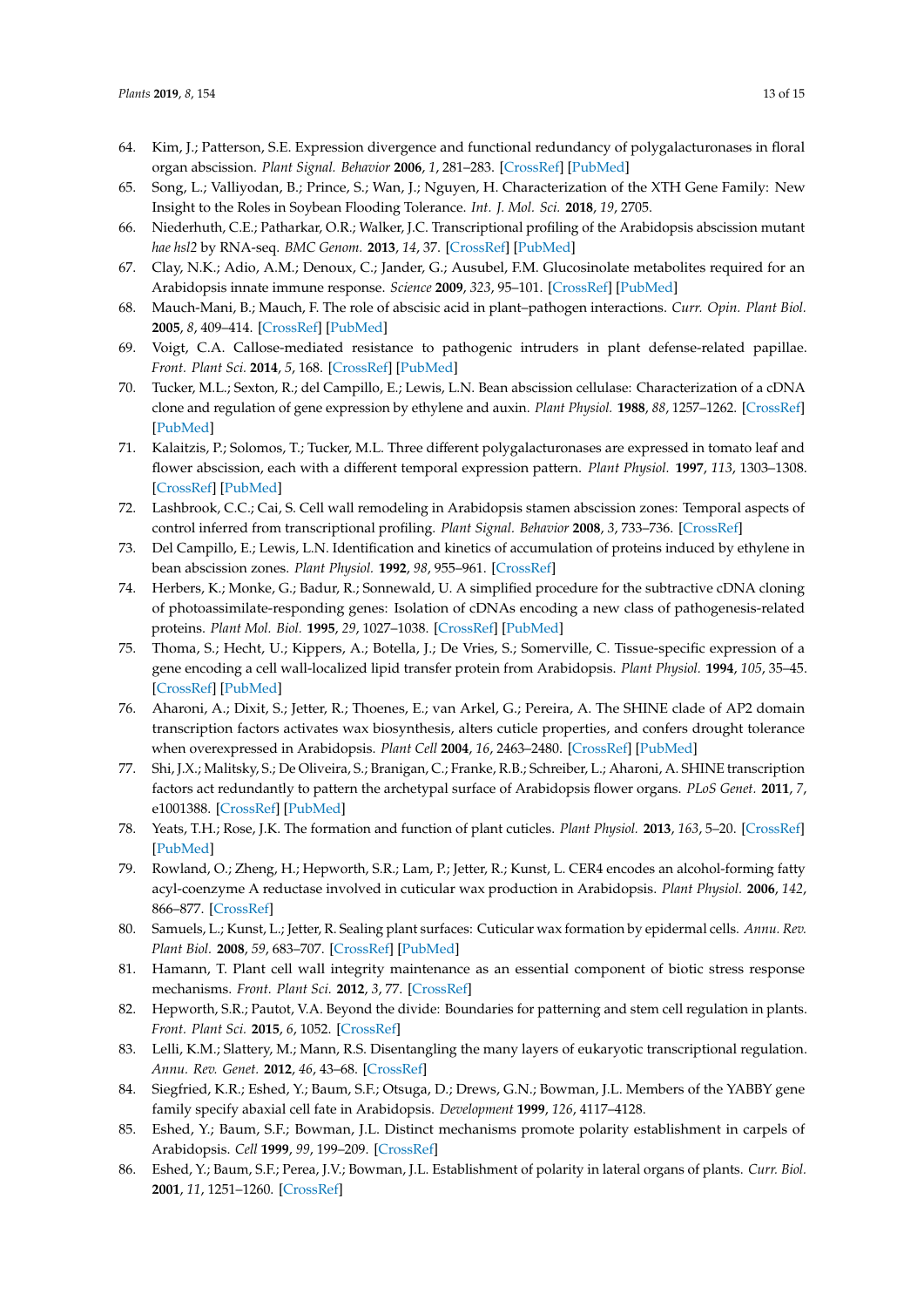- <span id="page-13-1"></span>87. Eshed, Y.; Izhaki, A.; Baum, S.F.; Floyd, S.K.; Bowman, J.L. Asymmetric leaf development and blade expansion in Arabidopsis are mediated by KANADI and YABBY activities. *Development* **2004**, *131*, 2997–3006. [\[CrossRef\]](http://dx.doi.org/10.1242/dev.01186) [\[PubMed\]](http://www.ncbi.nlm.nih.gov/pubmed/15169760)
- 88. Sawa, S.; Watanabe, K.; Goto, K.; Kanaya, E.; Morita, E.H.; Okada, K. Filamentous Flower, a meristem and organ identity gene of Arabidopsis, encodes a protein with a zinc finger and HMG-related domains. *Genes Dev.* **1999**, *13*, 1079–1088. [\[CrossRef\]](http://dx.doi.org/10.1101/gad.13.9.1079) [\[PubMed\]](http://www.ncbi.nlm.nih.gov/pubmed/10323860)
- 89. Stahle, M.I.; Kuehlich, J.; Staron, L.; von Arnim, A.G.; Golz, J.F. YABBYs and the transcriptional corepressors LEUNIG and LEUNIG\_HOMOLOG maintain leaf polarity and meristem activity in Arabidopsis. *Plant Cell* **2009**, *21*, 3105–3118. [\[CrossRef\]](http://dx.doi.org/10.1105/tpc.109.070458)
- <span id="page-13-0"></span>90. Sarojam, R.; Sappl, P.G.; Goldshmidt, A.; Efroni, I.; Floyd, S.K.; Eshed, Y.; Bowman, J.L. Differentiating Arabidopsis shoots from leaves by combined YABBY activities. *Plant Cell* **2010**, *22*, 2113–2130. [\[CrossRef\]](http://dx.doi.org/10.1105/tpc.110.075853)
- <span id="page-13-2"></span>91. Gómez-Mena, C.; Sablowski, R. Arabidopsis Thaliana Homeobox Gene1 establishes the basal boundaries of shoot organs and controls stem growth. *Plant Cell* **2008**, *20*, 2059–2072. [\[CrossRef\]](http://dx.doi.org/10.1105/tpc.108.059188)
- <span id="page-13-3"></span>92. Rhee, S.Y.; Mutwil, M. Towards revealing the functions of all genes in plants. *Trends Plant Sci.* **2013**. [\[CrossRef\]](http://dx.doi.org/10.1016/j.tplants.2013.10.006)
- <span id="page-13-4"></span>93. Sorrells, T.R.; Johnson, A.D. Making sense of transcription networks. *Cell* **2015**, *161*, 714–723. [\[CrossRef\]](http://dx.doi.org/10.1016/j.cell.2015.04.014)
- <span id="page-13-5"></span>94. Lee, T.I.; Rinaldi, N.J.; Robert, F.; Odom, D.T.; Bar-Joseph, Z.; Gerber, G.K.; Hannett, N.M.; Harbison, C.T.; Thompson, C.M.; Simon, I. Transcriptional regulatory networks in Saccharomyces cerevisiae. *Science* **2002**, *298*, 799–804. [\[CrossRef\]](http://dx.doi.org/10.1126/science.1075090) [\[PubMed\]](http://www.ncbi.nlm.nih.gov/pubmed/12399584)
- 95. Milo, R.; Shen-Orr, S.; Itzkovitz, S.; Kashtan, N.; Chklovskii, D.; Alon, U. Network motifs: Simple building blocks of complex networks. *Science* **2002**, *298*, 824–827. [\[CrossRef\]](http://dx.doi.org/10.1126/science.298.5594.824) [\[PubMed\]](http://www.ncbi.nlm.nih.gov/pubmed/12399590)
- 96. Shen-Orr, S.S.; Milo, R.; Mangan, S.; Alon, U. Network motifs in the transcriptional regulation network of Escherichia coli. *Nat. Genet.* **2002**, *31*, 64. [\[CrossRef\]](http://dx.doi.org/10.1038/ng881) [\[PubMed\]](http://www.ncbi.nlm.nih.gov/pubmed/11967538)
- 97. Boyle, A.P.; Araya, C.L.; Brdlik, C.; Cayting, P.; Cheng, C.; Cheng, Y.; Gardner, K.; Hillier, L.W.; Janette, J.; Jiang, L. Comparative analysis of regulatory information and circuits across distant species. *Nature* **2014**, *512*, 453. [\[CrossRef\]](http://dx.doi.org/10.1038/nature13668) [\[PubMed\]](http://www.ncbi.nlm.nih.gov/pubmed/25164757)
- <span id="page-13-6"></span>98. Jin, J.; He, K.; Tang, X.; Li, Z.; Lv, L.; Zhao, Y.; Luo, J.; Gao, G. An Arabidopsis transcriptional regulatory map reveals distinct functional and evolutionary features of novel transcription factors. *Mol. Biol. Evol.* **2015**, *32*, 1767–1773. [\[CrossRef\]](http://dx.doi.org/10.1093/molbev/msv058)
- <span id="page-13-7"></span>99. Nole-Wilson, S.; Tranby, T.L.; Krizek, B.A. AINTEGUMENTA-like (AIL) genes are expressed in young tissues and may specify meristematic or division-competent states. *Plant Mol. Biol.* **2005**, *57*, 613–628. [\[CrossRef\]](http://dx.doi.org/10.1007/s11103-005-0955-6)
- <span id="page-13-8"></span>100. Prasad, K.; Grigg, S.P.; Barkoulas, M.; Yadav, R.K.; Sanchez-Perez, G.F.; Pinon, V.; Blilou, I.; Hofhuis, H.; Dhonukshe, P.; Galinha, C. Arabidopsis PLETHORA transcription factors control phyllotaxis. *Curr. Biol.* **2011**, *21*, 1123–1128. [\[CrossRef\]](http://dx.doi.org/10.1016/j.cub.2011.05.009)
- <span id="page-13-9"></span>101. Krizek, B. Aintegumenta and Aintegumenta-Like6 act redundantly to regulate Arabidopsis floral growth and patterning. *Plant Physiol.* **2009**, *150*, 1916–1929. [\[CrossRef\]](http://dx.doi.org/10.1104/pp.109.141119)
- <span id="page-13-10"></span>102. Louie, D.S.; Addicott, F.T. Applied auxin gradients and abscission in explants. *Plant Physiol.* **1970**, *45*, 654–657. [\[CrossRef\]](http://dx.doi.org/10.1104/pp.45.6.654)
- <span id="page-13-11"></span>103. Bi, Y.M.; Zhang, Y.; Signorelli, T.; Zhao, R.; Zhu, T.; Rothstein, S. Genetic analysis of Arabidopsis GATA transcription factor gene family reveals a nitrate-inducible member important for chlorophyll synthesis and glucose sensitivity. *Plant J.* **2005**, *44*, 680–692. [\[CrossRef\]](http://dx.doi.org/10.1111/j.1365-313X.2005.02568.x)
- <span id="page-13-12"></span>104. Naito, T.; Kiba, T.; Koizumi, N.; Yamashino, T.; Mizuno, T. Characterization of a unique GATA family gene that responds to both light and cytokinin in Arabidopsis thaliana. *Biosci. Biotechnol. Biochem.* **2007**, *71*, 1557–1560. [\[CrossRef\]](http://dx.doi.org/10.1271/bbb.60692) [\[PubMed\]](http://www.ncbi.nlm.nih.gov/pubmed/17587690)
- <span id="page-13-13"></span>105. Richter, R.; Behringer, C.; Zourelidou, M.; Schwechheimer, C. Convergence of auxin and gibberellin signaling on the regulation of the GATA transcription factors GNC and GNL in Arabidopsis thaliana. *Proc. Natl. Acad. Sci. USA* **2013**, *110*, 13192–13197. [\[CrossRef\]](http://dx.doi.org/10.1073/pnas.1304250110) [\[PubMed\]](http://www.ncbi.nlm.nih.gov/pubmed/23878229)
- <span id="page-13-14"></span>106. Behringer, C.; Schwechheimer, C. B-GATA transcription factors–insights into their structure, regulation, and role in plant development. *Front. Plant Sci.* **2015**, *6*, 90. [\[CrossRef\]](http://dx.doi.org/10.3389/fpls.2015.00090) [\[PubMed\]](http://www.ncbi.nlm.nih.gov/pubmed/25755661)
- 107. Ellis, C.M.; Nagpal, P.; Young, J.C.; Hagen, G.; Guilfoyle, T.J.; Reed, J.W. Auxin Response Factor1 and Auxin Response Factor2 regulate senescence and floral organ abscission in Arabidopsis thaliana. *Development* **2005**, *132*, 4563–4574. [\[CrossRef\]](http://dx.doi.org/10.1242/dev.02012) [\[PubMed\]](http://www.ncbi.nlm.nih.gov/pubmed/16176952)